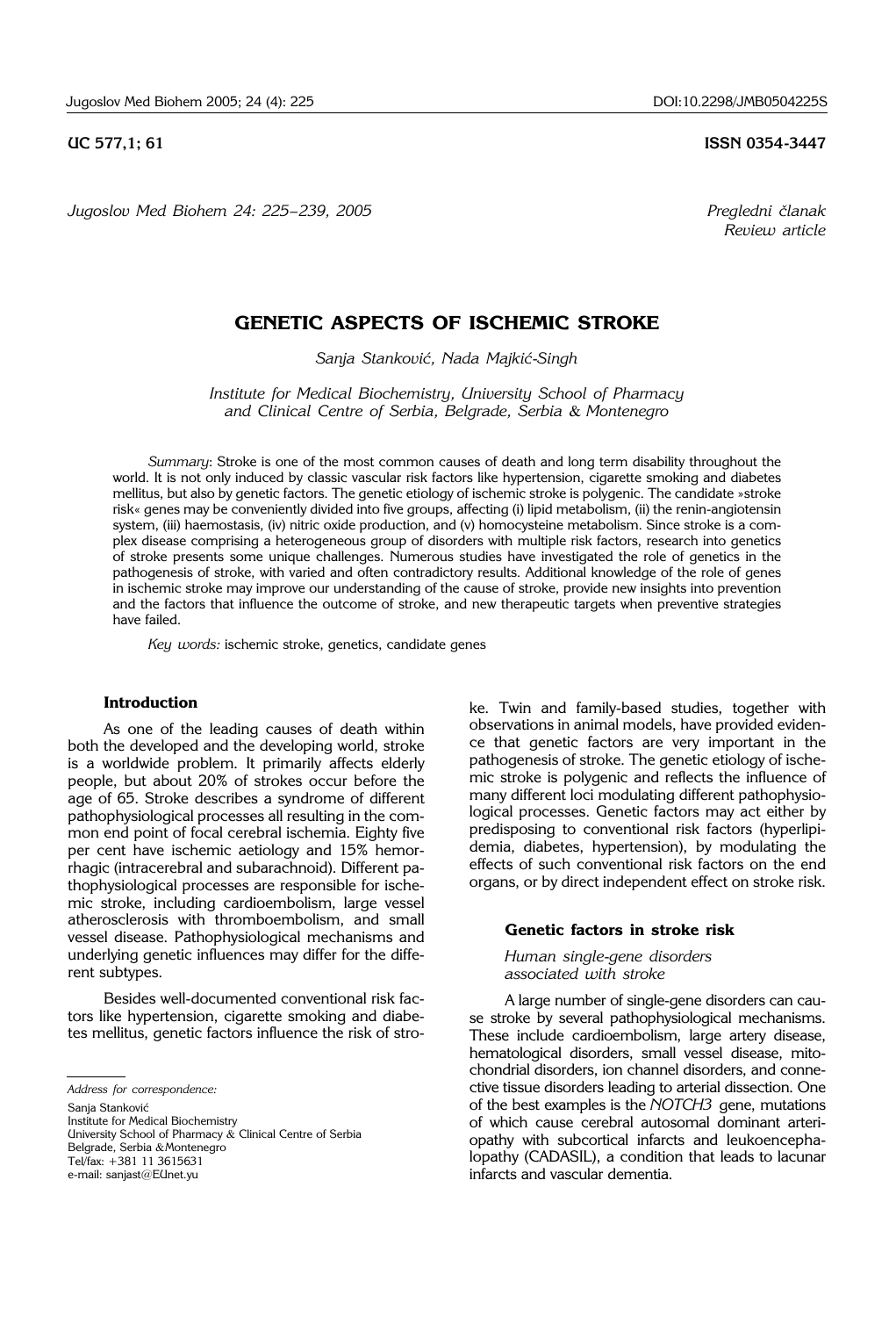Mutations of the *APP, CST3,* and *BRI* genes can cause autosomal dominant amyloid angiopathies, which lead to cerebral hemorrhage, vascular dementia, or both. *KRIT1* has been identified as one of the genes causing cavernous angiomas. Identification of these genes by reverse genetics has provided new and fascinating insights into the pathophysiology of stroke. This work is also the basis for clinically useful molecular diagnostic tests. Despite their low prevalence, monogenic conditions should always be considered in a young patient who presents with stroke or in a patient of any age with no evident vascular risk factor, especially when there is a family history. Indeed, the risk of stroke in persons carrying the mutated gene and in their relatives is very high. For example, in the case of an autosomal dominant disorder with complete penetrance, all persons who carry the mutated gene will have a stroke, as will half of their first-degree relatives.

### *Evidence for the genetic background of stroke*

Both epidemiological and animal-based studies provide strong evidence that genetic factors are important in the pathogenesis of stroke. Epidemiological studies have used twin, affected sibling pair and family-based approaches. Twin studies provide the most robust evidence for genetic influences on stroke. The principle is the comparison of concordance rates between monozygotic and dizygotic twins for a disorder. It is assumed that, apart from genetic factors, monozygotic and dizygotic twins will be similar in other respects, such as environmental exposures. From the degree of concordance it is then possible to determine the heritability of a disorder, defined as the proportion of the phenotype that can be attributed to genetic factors. Twin and sibling studies have also shown that the intermediate phenotypes for stroke are under strong genetic control. Family-based studies have examined the relationship between a family history of stroke amongst firstdegree relatives and risk of stroke in proband. However, most studies suggest that a family history of stroke is an independent risk factor for stroke, and this is consistent with a genetic component operating outside the usual risk factors. Recent observations in animal models have provided strong evidence for the existence of stroke susceptibility genes. A well-established experimental tool in the study of hypertension has been the spontaneously hypertensive rat (SHR).

#### *Identifying genetic factors in ischemic stroke*

Quantitative trait locus mapping in stroke-prone animals and candidate gene studies in man are the most frequently used methods in the identification of genetic factors in ischemic stroke. In polygenic stro-

ke, the situation is difficult because of numerous factors: (i) late onset: the late onset of stroke makes genetic comparisons between living relatives difficult; (ii) phenotypic heterogeneity: the variety of stroke subtypes or phenotypes is likely to reflect different aetiologies; (iii) genetic heterogeneity: mutations in any one of several genes might result in an identical phenotype; (iv) phenocopy: some individuals who do not inherit a predisposing allele will still manifest stroke because of random or environmental causes; (v) variable penetrance: some individuals who inherit a predisposing allele may not manifest the disease; causes of variable penetrance include gene dose, gene–environment interaction and epistatic phenomena; (vi) confounders: the presence of coexistent risk factors, such as hypertension and diabetes, may make the effects of a single gene difficult to assess in affected individuals.

# *Human studies: the candidate gene approach*

Candidate gene studies in stroke can be considered as belonging to two broad categories: (i) those investigating the role of genes which may influence stroke risk, and (ii) those investigating genes which determine infarct size after vessel occlusion by influencing vascular reactivity and collateral supply, and neuronal responses to injury. The candidate »stroke risk« genes may be conveniently divided in a few groups, affecting (i) haemostasis (genetic variants in components of the coagulation cascade: factor V, VII, XIII, prothrombin, fibrinogen; PAI-1, platelet glycoprotein receptor polymorphism), (ii) nitric oxide production (polymorphisms of genes encoding both the neuronal and the inducible form of nitric oxide synthase) (iii) lipid metabolism (polymorphic variants of genes encoding the apolipoproteins, lipoprotein receptors and the key enzyme of plasma lipoprotein metabolism), and (iv) homocysteine metabolism (genetic polymorphism of MTHFR, cystatione beta-synthase), (v) the renin-angiotensin system (ACE gene insertion/deletion polymorphism),. From the literature data a lot of association studies in ischemic stroke: hemostatic system, endothelial nitric oxide, lipid metabolism, homocysteine, and renin angiotensin pathway, are presented in *Table I* (1–125).

A considerable body of evidence suggests that circulating hemostatic factors are risk factors for stroke. In the past, studies have proposed excess coagulation factors, increased levels of fibrinolytic inhibitors, or both. Circulating levels are subject to considerable biological influence, and the acutephase response that accompanies an acute stroke event may hinder the interpretation of levels in a case-control study. Prospective studies are not subject to the confounding influence of acute phase reaction, but large numbers would be required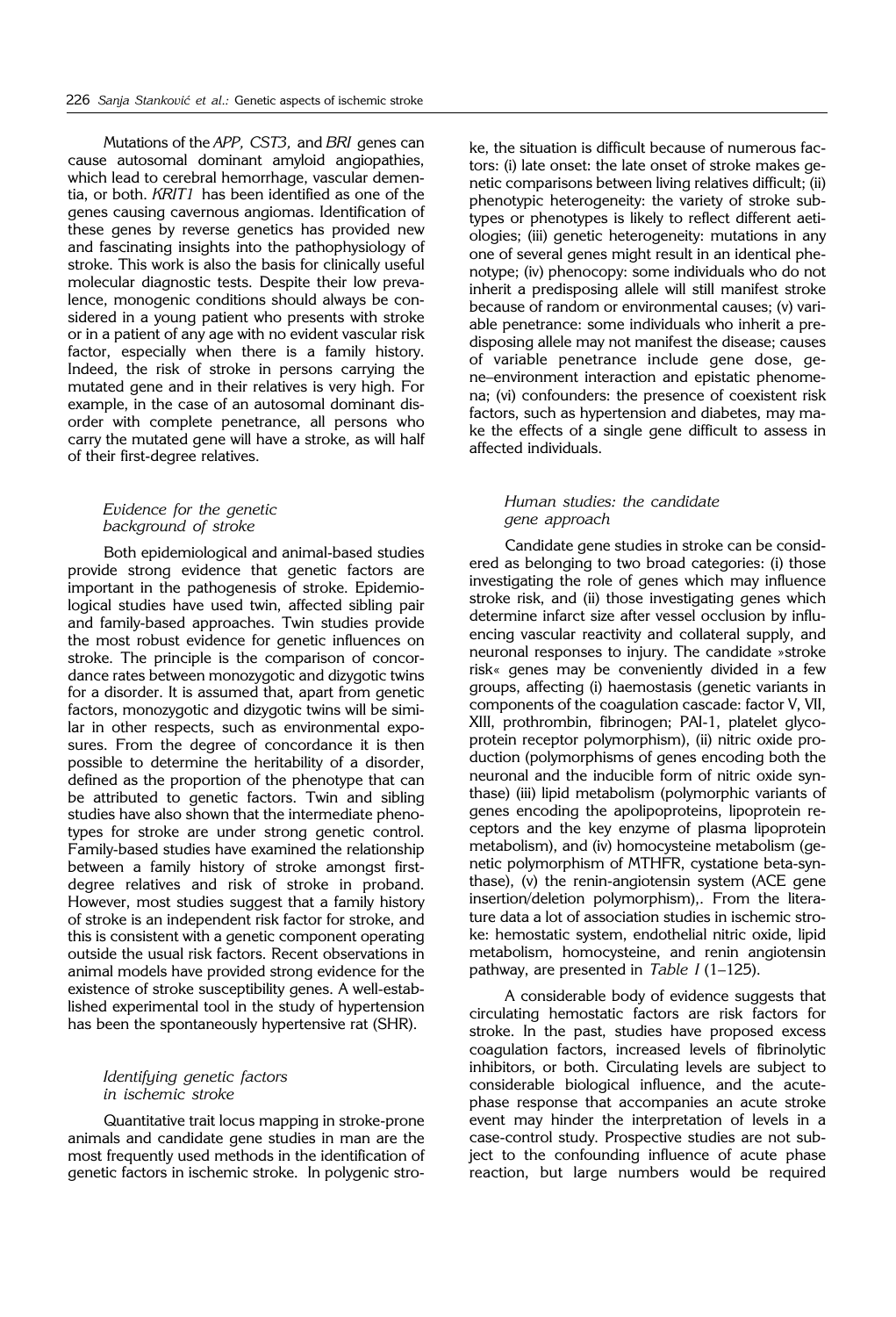| Table I Association studies in ischemic stroke |  |  |  |
|------------------------------------------------|--|--|--|
|                                                |  |  |  |

| Gene              | Reference                       | Polymorphism     | Methodology                                     | Phenotype                                       | Result           |
|-------------------|---------------------------------|------------------|-------------------------------------------------|-------------------------------------------------|------------------|
| Factor V          | Catto et al. (1995, 1996a)      | Q506 Leiden      | Case-control: 348 cases, 247 controls           | Ischemic stroke/stroke mortality                | Negative         |
|                   | Forsyth and Dolan (1995)        | Q506 Leiden      | Case-control: 45 patients, population controls  | Ischemic stroke <45 years                       | Negative         |
|                   | Kontula et al. (1995)           | Q506 Leiden      | Case-control: 236 cases, 137 controls           | Ischemic stroke                                 | Negative         |
|                   |                                 |                  |                                                 |                                                 |                  |
|                   | Lalouschek et al. (1995)        | Q506 Leiden      | Cross-sectional: 58 patients                    | TIA or minor ischemic stroke                    | Negative         |
|                   | Ridker et al. (1995)            | Q506 Leiden      | Nested case-control: 209 cases, 209 controls    | Ischemic stroke/PICH                            | Negative         |
|                   | Albucher et al. (1996)          | Q506 Leiiden     | Case-control: 30 cases, 75 controls             | Ischemic stroke                                 | Positive         |
|                   | Chimowitz et al. (1996)         | Q506 Leiden      | Case-control: 53 cases, 397 controls            | Ischemic stroke 18-50 years                     | Positive         |
|                   | Fisher et al. (1996)            | Q506 Leiden      | Case-control: 63 cases, 31 controls             | Ischemic stroke                                 | Negative         |
|                   | Press et al. (1996)             | Q506 Leiden      | Case-control: 116 cases, 54/161/287 controls    | Ischemic stroke in elderly/elderly controls     |                  |
|                   |                                 |                  |                                                 | with and without risk factors/young controls    |                  |
|                   | van der Bom et al. (1996)       | Q506 Leiden      | Case-control: 112 cases, 222 controls           | Ischemic stroke                                 |                  |
|                   | Markus et al. (1996)            | Q506 Leiden      | Case-control: 180 cases, 80 controls            | Ischemic stroke                                 |                  |
|                   | Martinelli et al. (1997)        | Q506 Leiden      | Case-control: 155 cases, 155 controls           | Ischemic stroke                                 | Negative         |
|                   | Sanchez et al. (1997)           | Q506 Leiden      | Case-control: 66 cases, 66 controls             | Ischemic stroke                                 | Negative         |
|                   | Halbmayer et al. (1997)         | Q506 Leiden      | Case-control: 229 cases, 71 controls            | Ischemic stroke                                 | Negative         |
|                   | De Lucia et al. (1997)          | Q506 Leiden      | Case-control: 14 cases, 75 controls             | Young ischemic strokes from 3 families          |                  |
|                   |                                 | Q506 Leiden      |                                                 |                                                 | Negative         |
|                   | Longstreth et al. (1998)        |                  | Case-control 106 cases, 391 controls            | Ischemic stroke young women<br>aged 18-44 years | Negative         |
|                   |                                 | Q506 Leiden      |                                                 |                                                 |                  |
|                   | Lalouschek et al. (1999)        |                  | Case-control: 81 cases, 81 controls             | TIA or minor ischemic stroke                    | Positive trend   |
| Prothrombin       | Poort et al. (1996)             | G20210A          | Case-control: 104 cases, 104 controls           | Ischemic stroke                                 |                  |
|                   | Martinelli et al. (1997)        | G20210A          | Case-control: 155 cases, 155 controls           | Ischemic stroke                                 |                  |
|                   | Longstreth et al. (1998)        | G20210A          | Case-control: 106 cases, 391 controls           | Ischemic stroke young women                     | Negative         |
|                   |                                 |                  |                                                 | aged 18-44 years                                |                  |
|                   | De Stefano et al. (1998)        | G20210A          | Case-control: 72 cases, 198 controls            | Ischemic stroke <50 years                       | Positive         |
|                   | Halbmayer et al. (1998)         | G20210A          | Case-control: 20 cases, 20 controls             | Ischemic stroke young individuals               | Negative         |
|                   | Ridker et al. (1999)            | G20210A          | Nested case-control: 259 cases, 1744 controls   | Ischemic stroke/PICH                            | Negative         |
| <b>Factor VII</b> | Nishiuma et al. (1997)          | R353Q            | Case-control: 137 cases, 83/97 controls         | Symptomatic stroke or MRI silent lacuneae in    | Negative         |
|                   |                                 |                  |                                                 | hypertensives. Hypertensive or normotensive     |                  |
|                   |                                 |                  |                                                 | controls                                        |                  |
|                   | Heywood et al. (1997)           | R353Q            | Case-control: 286 cases, 198 controls           | Ischemic stroke/OCSP subtype/stroke mortality   | Negative         |
|                   | Corral et al. (1998)            | R353Q/323A2      | Case-control: 104 cases, 104 controls           | Ischemic stroke                                 | Negative         |
| Fibrinogen        | Kessler et al. (1997)           | G455A            | Case-control: 227 cases, 225 controls           | Ischemic stroke/TOAST subtype                   |                  |
|                   | Carter et al. (1997)            |                  | Case-control: 305 cases, 197 controls           | Ischemic stroke/OCSP subtype                    | Positive         |
|                   |                                 | $\beta$ 448(1/2) |                                                 |                                                 |                  |
|                   | Nishiuma et al. (1998)          | G455A            | Case-control: 85 cases, 85/84 controls          | Hypertensive strokes. Hypertensive/             | Positive         |
|                   |                                 |                  |                                                 | normotensive controls                           |                  |
|                   | Schmidt et al. (1998a)          | $\beta$ 148(C/T) | Cross-sectional: 399 cases                      | Carotid atherosclerosis                         | Positive         |
| PAI <sub>1</sub>  | Catto et al. (1997)             | 4G/5G            | Case-control: 421 cases, 172 controls           | Ischemic stroke/OCSP subtype and mortality      | Negative         |
| Factor XIII       | Catto et al. (1998)             | Val34Leu         | Case-control: 529 cases, 437 controls           | Ischemic stroke/OCSP subtype                    | Negative         |
| GpIlb/Illa        | Ridker et al. (1997)            | P1A2             | Nested case-control: 209 cases, 209 controls    | Ischemic stroke/PICH                            | Negative         |
|                   | Carlsson et al. (1997)          | HPA1/HPA3        | Case-control: 218 cases, 165/321 controls       | Ischemic stroke                                 | Negative         |
|                   | Carter et al. (1998)            | P1A2             | Case-control: 505 cases, 402 controls           | Ischemic stroke/OCSP subtype and mortality      | Positve          |
|                   | Wagner et al. (1998)            | P1A2             | Case-control: 63 cases, 122 controls            | Ischemic stroke young women                     | Negative         |
|                   |                                 |                  |                                                 | aged 15-44 years                                |                  |
| GpIb/IX           | Gonzalez-Conejero et al. (1998) | HPA2/VNTR        | Case-control: 104 cases, 104 controls           | Ischemic stroke                                 | Positive         |
| Gpla/lia          | Carlsson et al. (1997)          | C807T            | Case-control: 227 cases, 170 controls           | Ischemic stroke                                 | Positive         |
|                   | Carlsson et al. (1999)          | HPA5             | Case-control: 218 cases, 165/321 controls       | Ischemic stroke                                 | Negative         |
| eNOS              |                                 | ecNOS 4a/b       | Case-control: 127 cases, 91 controls            |                                                 |                  |
|                   | Yahashi et al. (1998)           |                  |                                                 | Atherothrombotic/lacunar/silent stroke          | Negative         |
|                   | Markus et al. (1998)            | Glu298Asp        | Case-control: 361 cases, 236 controls           | Ischemic stroke/TOAST subtype                   | Negative         |
|                   | Macleod et al. (1999)           | Glu298Asp        | Case-control: 265 cases, 293 controls           | Ischemic stroke                                 | Negative         |
| <b>MTHFR</b>      | Markus et al. (1997)            | C677T            | Case-control: 345 cases, 161 controls           | Ischemic stroke/TOAST subtype                   | Negative         |
|                   | Nakata et al. (1998)            | C677T            | Case-control: 48 cases, 105 controls            | Ischemic stroke                                 | Negative         |
|                   | De Stefano et al. (1998)        | C677T            | Case-control: 72 cases, 198 controls            | Ischemic stroke <50 years                       | Negative         |
|                   | Reuner et al. (1998)            | C677T            | Case-control: 91cases, 182 controls             | Ischemic stroke                                 | Negative         |
|                   | Kostulas et al. (1998)          | C677T            | Case-control: 126 cases, 126 controls           | Ischemic stroke                                 | Negative         |
|                   | Morita et al. (1998)            | C677T            | Case-control: 256 cases, 325 controls           | Ischemic stroke                                 | Positive         |
|                   | Salooja et al. (1998)           | C677T            | Case-control: 242 cases, 173 controls           | Ischemic stroke                                 | Negative         |
|                   | Harmon et al. (1998)            | C677T            | Case-control: 174 cases, 183 controls           | Ischemic stroke CT proven >60 years             | Inconclusive     |
|                   | Kristensen et al. (1999)        | C677T            | Case-control: 80 cases, 41 controls             | Ischemic stroke                                 | Negative         |
|                   | Lalouschek et al. (1999)        | C677T            | Case-control: 81 cases, 81 controls             | TIA or minor ischemic stroke                    | Negative         |
|                   | Margaglione et al. (1999)       | C677T            | Case-control: 202 cases, 1036 controls          |                                                 |                  |
|                   |                                 |                  |                                                 | Ischemic stroke                                 | Positive         |
|                   | Notsu et al. (1999)             | C677T            | Case-control: 147 (74) cases, 214(209) controls | Ischemic stroke                                 | Positive         |
|                   | Press et al. (1999)             | C677T            | Case-control: 136 case, 52 controls             | Ischemic stroke                                 | Negative         |
|                   | Eikelboom et al. (2000)         | C677T            | Case-control: 219 cases, 205 controls           | Ischemic stroke                                 | Negative         |
|                   | Voetsch et al. (2000)           | C677T            | Cross sectional: 153 cases, 225 controls        | Ischemic stroke                                 | Negative         |
|                   | Yoo et al. (2000)               | C677T            | Case-control: 122 cases, 217 controls           | Ischemic stroke                                 | Negative         |
|                   | Zheng et al. (2000)             | C677T            | Case-control: 115 cases, 122 controls           | Ischemic stroke                                 | Negative         |
|                   | Lopaciuk et al. (2001)          | C677T            | Case-control: 100 cases, 238 controls           | Ischemic stroke                                 | Negative         |
|                   | Topic et al. (2001)             | C677T            | Case-control: 56 cases, 124 controls            | Ischemic stroke                                 | Positive         |
|                   | Wu et al. (2001)                | C677T            | Case-control: 77 cases, 229 controls            | Ischemic stroke                                 | Positive (women) |
|                   | Zhang et al. (2001)             | C677T            | Case-control: 102 case, 100 controls            | Ischemic stroke                                 | Negative         |
|                   | Grossman et al (2002)           | C677T            | Case-control: 93 cases, 186 controls            | Ischemic stroke                                 | Negative         |
|                   |                                 | C677T            | Case-control: 64 case, 71 controls              | Ischemic stroke                                 | Negative         |
|                   | McIlroy et al. (2002)           |                  |                                                 |                                                 |                  |
|                   | Pezzini et al. (2002)           | C677T            | Case-control: 31 cases, 36 controls             | Ischemic stroke                                 | Negative         |
|                   | Yindong et al. (2002)           | C677T            | Case-control: 43 cases, 42 controls             | Ischemic stroke                                 | Negative         |
|                   | Choi et al. (2003)              | C677T            | Case-control: 195 case, 198 controls            | Ischemic stroke                                 | Positive         |
|                   | Pezzini et al. (2003)           | C677T            | Case-control: 125 case, 149 controls            | Ischemic stroke                                 | Negative         |
|                   | Szolnoki et al. (2003)          | C677T            | Case-control: 867 cases, 743 controls           | Ischemic stroke                                 | Negative         |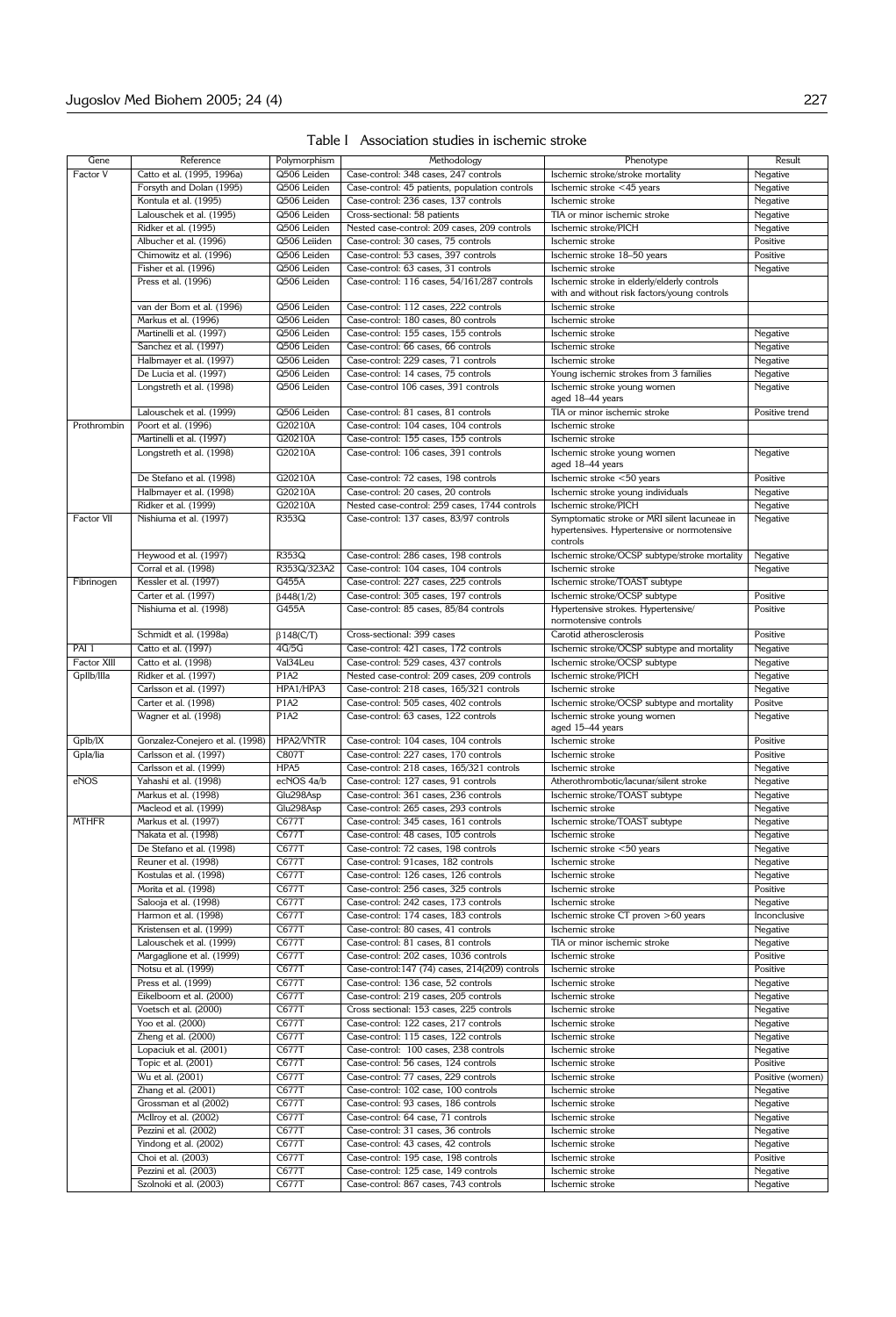# 228 Sanja Stanković et al.: Genetic aspects of ischemic stroke

| Paraoxonase 1   | Cao et al. (1998)                            | glu192arg         | Cross-sectional: 197 cases                                                         | IMT in NIDDM                                                                                        | Negative             |
|-----------------|----------------------------------------------|-------------------|------------------------------------------------------------------------------------|-----------------------------------------------------------------------------------------------------|----------------------|
| apoE            | Mahieux et al. (1990)                        | E2/E3/E4          | Case-control: 59 cases, 28 controls                                                | Ischemic sroke                                                                                      | Negative             |
|                 | Pedro-Botet et al. (1992)                    | E2/E3/E4          | Case-control: 100 cases, 100 controls                                              | Ischemic sroke                                                                                      | Positive             |
|                 | Couderc et al. (1993)                        | E2/E3/E4          | Case-control: 69 cases, 68 controls                                                | Ischemic sroke or TIA                                                                               | Positive             |
|                 | Coria et al. (1995)                          | E2/E3/E4          | Case-control: 104 cases, 94 controls                                               | Ischemic sroke                                                                                      | Negative             |
|                 | De Andrade et al. (1995)                     | E2/E3/E4          | Case-control: 145 cases, 224 controls                                              | Carotid atherosclerosis                                                                             | Positive             |
|                 | Kuusisto et al. (1995)                       | E2/E3/E4          | Cohort study: stroke 64, no stroke 1067                                            | Ischemic sroke                                                                                      | Negative             |
|                 | Basun et al. (1996)                          | E2/E3/E4          | Cohort study: 1077 subjects                                                        | Ischemic sroke                                                                                      | Negative             |
|                 | Hachinski et al. (1996)                      | E2/E3/E4          | Case-control: 89 cases, 89 controls                                                | Ischemic sroke                                                                                      | Negative             |
|                 |                                              | E2/E3/E4          | Cross sectional: 130 cases, 130 controls                                           | IMT in patients with and without CHD                                                                | Positive             |
|                 | Terry et al. (1996)                          |                   |                                                                                    |                                                                                                     |                      |
|                 | Ferrucci et al. (1997)                       | E2/E3/E4          | Cohort study: stroke 150, no stroke 1664                                           | Ischemic sroke                                                                                      | Positive             |
|                 | Kessler et al. (1997)                        | E2/E3/E4          | Case-control: 227 cases, 225 controls                                              | Ischemic sroke                                                                                      | Positive             |
|                 | Nakata et al. (1997)                         | E2/E3/E4          | Case-control: 55 cases, 61 controls                                                | Ischemic stroke                                                                                     | Negative             |
|                 | Schmidt et al. (1997)                        | E2/E3/E4          | Cross-sectional: 280 cases                                                         | Silent white matter disease                                                                         | Positive             |
|                 | Aalto-Setala et al. (1998)                   | E2/E3/E4          | Cross sectional: 231 cases                                                         | Carotid atherosclerosis in patients with<br>ischemic stroke                                         | Negative             |
|                 | Ji et al. (1998)                             | E2/E3/E4          | Case-control: 123 cases, 117 controls                                              | Ischemic stroke                                                                                     | Positive             |
|                 | Margaglione et al. (1998)                    | E2/E3/E4          | Case-control: stroke 100, no stroke 108,                                           | <b>Ischemic stroke</b>                                                                              | Positive             |
|                 |                                              |                   | controls 398                                                                       |                                                                                                     |                      |
|                 | McCarron et al. (1998)                       | E2/E3/E4          | Cohort study: 640 cases                                                            | Ischemic stroke survival                                                                            | Positive             |
|                 |                                              |                   |                                                                                    |                                                                                                     |                      |
|                 | Peng et al. (1999)                           | E2/E3/E4          | Case-control: 90 cases, 90 controls                                                | Ischemic stroke                                                                                     | Positive             |
|                 | McCarron et al. (1999)                       | E2/E3/E4          | Case-control: 767 cases, 735 controls                                              | Ischemic stroke                                                                                     | Positive             |
|                 | Catto et al. (2000)                          | E2/E3/E4          | Case-control: 592 cases, 289 controls                                              |                                                                                                     | Negative             |
|                 | Kokubo et al. (2000)                         | E2/E3/E4          | Case-control: 322 cases, 1126 controls                                             | Ischemic stroke                                                                                     | Positive             |
|                 | McCarron et al. (2000)                       | E2/E3/E4          | Case-control: cases 189                                                            |                                                                                                     | Negative             |
|                 | Chowdhury et al. (2001)                      | E2/E3/E4          | Case-control: cases 147, controls 190                                              | Ischemic stroke                                                                                     | Positive             |
|                 | FrikkeSchmidt et al. (2001)                  | E2/E3/E4          | Case-control: cases 738, controls 8938                                             | Ischemic stroke / carotid stenosis                                                                  | Negative             |
|                 | MacLeod et al. (2001)                        | E2/E3/E4          | Case-control: cases 491, controls 400                                              |                                                                                                     | Negative             |
|                 | Serteser et al. (2001)                       | E2/E3/E4          | Case-control: cases 79, controls 126                                               | Ischemic stroke                                                                                     | Positive             |
|                 | Slooter et al. (2001)                        | E2/E3/E4          | <b>Cases 5401</b>                                                                  | Carotid atherosclerosis                                                                             | Negative             |
|                 |                                              | E2/E3/E4          | Case-control: cases 92, controls 124                                               | Ischemic stroke/ Carotid atherosclerosis                                                            |                      |
|                 | Topić et al. (2001)                          |                   |                                                                                    |                                                                                                     | Negative             |
|                 | Yang et al. (2002)                           | E2/E3/E4          | Case-control: cases 36, controls 100                                               | Ischemic stroke                                                                                     | Positive             |
|                 | Luthra et al. (2002)                         | E2/E3/E4          | Case-control: cases 36, controls 57                                                | Ischemic stroke                                                                                     | Positive             |
|                 | Szolnoki et al. (2002)                       | E2/E3/E4          | Case-control: cases 689, controls 652                                              | Ischemic stroke                                                                                     | Positive             |
|                 | Souza et al. (2003)                          | E2/E3/E4          | Case-control: cases 107, controls 100                                              | Ischemic stroke (atherothrombotic)                                                                  | Positive             |
|                 | Jin et al. (2004)                            | E2/E3/E4          | Case-control: cases 226, controls 201                                              | cerebral infarction                                                                                 | Positive             |
|                 | Pezzini et al. (2004)                        | E2/E3/E4          | Case-control: cases 124, controls 147                                              | Ischemic stroke                                                                                     | Positive             |
| apo A1/CIII     | Aolto-Setala et al. (1998)                   | SstI              | Cross-sectional: 234 cases                                                         | Carotid atherosclerosis in patients with ischemic                                                   | Negative             |
|                 |                                              | <b>XmnI</b>       | Cross-sectional: 268 cases                                                         | stroke $<$ 60 years                                                                                 | Positive             |
|                 | Patsch et al. (1994)                         |                   |                                                                                    | IMT in groups with different lipid profiles                                                         |                      |
| apo B           | Aolto-Setala et al. (1998)                   | Xbal              | Cross-sectional: 234 cases                                                         | Carotid atherosclerosis in patients with ischemic                                                   | Negative             |
|                 |                                              |                   |                                                                                    | stroke $< 60$ years                                                                                 |                      |
| Lipoprotein     | Huang et al. (1997)                          | A291G             | Case-control: 125/56 cases, 95 controls                                            | Ischemic stroke / carotid atherosclerosis                                                           | <b>Negative</b>      |
| lipase          |                                              |                   |                                                                                    |                                                                                                     |                      |
| <b>ACE</b>      | Sharma et al. (1994)                         | I/D               | Case-control: 100 cases, 73 controls                                               | Ischaemic stroke                                                                                    | Negative             |
|                 | Markus et al. (1995)                         | $1/D$             | Case-control: 100 cases, 137 controls                                              | TOAST subtype                                                                                       | Positive             |
|                 | Ueda et al. (1995)                           | I/D               | Case-control: 488 cases, 188 controls                                              | Ischaemic stroke and OCSP subtype                                                                   | <b>Negative</b>      |
|                 | Castellano et al. (1995)                     | I/D               | Cross-sectional: 199 cases                                                         | IMT patients aged 50-64 years                                                                       | Positive             |
|                 | Dessi-Fulgheri et al. (1995)                 | I/D               | Case-control: 193 cases, 147 controls                                              |                                                                                                     |                      |
|                 | Catto et al. (1996b)                         | I/D               | Case-control: 418 cases, 231 controls                                              |                                                                                                     | Negative             |
|                 |                                              |                   |                                                                                    | Ischaemic stroke, OCSP subtype and mortality                                                        |                      |
|                 | Pullicino et al. (1996)                      | $1/D$             | Case-control: 60 cases, published controls                                         | Lacunar stroke                                                                                      | Negative             |
|                 | Margaglione et al. (1996)                    | I/D               | Case-control: 101 cases, 109 controls                                              | Ischaemic stroke                                                                                    | Positive             |
|                 | Kario et al. (1996)                          | $1/D$             | Case-control: 228 cases, 90/104 controls                                           | Symptomatic stroke or MRI silent lacunae<br>in hypertensives. Hypertensive/normotensive<br>controls | Positive             |
|                 | Hosoi et al. (1996)                          | I/D               | Cross-sectional: 288 cases                                                         | IMT NIDDM patients                                                                                  | Positive             |
|                 | Sertic et al. (1996)                         | I/D               | Case-control: 50 cases, 25 controls                                                | Cerebral atherosclerosis                                                                            |                      |
|                 |                                              | I/D               | Case-control: 55 cases, 61 controls                                                | Ischaemic stroke                                                                                    |                      |
|                 | Nakata et al. (1997)                         |                   |                                                                                    |                                                                                                     | Positive             |
|                 | Doi et al. (1997)                            | I/D               | Case-control 181 cases, 271 controls                                               | Ischaemic stroke (atheroembolic/lacunar)                                                            | Positive             |
|                 | Watanabe et al. (1997)                       | I/D               | Cross-sectional: 169 cases                                                         | Carotid atherosclerosis/asymptomatic<br>lacunar stroke                                              | Positive             |
|                 | Agerholm-Larsen et al. (1997)                | I/D               | Case-referent: 184 cases, 5028 referent                                            | Ischaemic stroke                                                                                    | Negative             |
|                 | Agerholm-Larsen et al. (1997)                | I/D               | Case-referent: 268 cases, 4015 referent                                            | Ischaemic stroke                                                                                    | Negative             |
|                 | Elbaz et al. (1998)                          | CT <sub>2/3</sub> | Case-control: 510 cases, 510 controls                                              | Ischaemic stroke and subtype                                                                        | Positive             |
|                 | Sharma (1998)                                | I/D               | Meta-analysis: 1918 cases, 722 controls                                            | Ischaemic stroke                                                                                    | Positive             |
|                 | Aalto Setala et al. (1998)                   | I/D               | Cross-sectional: 234 cases                                                         | Carotid atherosclerosis in patients with ischaemic<br>stroke aged $<$ 60 years                      | Negative             |
|                 | Molyaka et al. (1998)                        | I/D               | Case-control: 52 cases, 80 controls                                                | Non hypertensive patients with ischemic stroke                                                      |                      |
|                 |                                              |                   |                                                                                    |                                                                                                     |                      |
|                 | Pfohl et al. (1998)                          | $\overline{ID}$   | Case-control: 388 cases                                                            | Ischaemic stroke/extracranial artery stenosis                                                       |                      |
|                 | Seino et al. (1998)                          | I/D               | Case-control: 26 cases, 28 controls                                                | Cerebral infarction                                                                                 |                      |
|                 | Zee et al. (1999)                            | I/D               | Nested case-control: 348 cases, 348 controls                                       | Ischaemic stroke/PICH                                                                               | Negative             |
|                 | Kostulas et al. (1999)                       | I/D               | Case-control: 100 cases, 100 controls                                              | Ischaemic stroke/carotid stenosis                                                                   |                      |
|                 | Lin et al. (2000)                            | I/D               | Case-control: 306 cases, 300 controls                                              | <b>Stroke</b>                                                                                       |                      |
|                 | Szolnoki et al. (2000)                       | I/D               | Case-control: 406 cases                                                            | Stroke                                                                                              |                      |
|                 | Um et al. (2001)                             | I/D               | Case-control: 106 cases, 498 controls                                              | Cerebral infarction                                                                                 |                      |
|                 | Szolnoki et al. (2002)                       | I/D               | Case-control: 689 cases, 652 controls                                              | Cerebral infarction                                                                                 |                      |
|                 | Um et al. (2003)                             | I/D               | Case-control: 365 cases, 319 controls                                              | Cerebral infarction                                                                                 |                      |
|                 |                                              |                   |                                                                                    |                                                                                                     |                      |
|                 |                                              |                   |                                                                                    |                                                                                                     |                      |
|                 | Karagiannis et al. (2004)                    | I/D               | Case-control: 100 cases, 100 controls                                              | Ischaemic stroke                                                                                    |                      |
| Angiotensinogen | Barley et al. (1995)<br>Nakata et al. (1997) | M235T<br>M235T    | Case-control: 100 cases, 45 spouse controls<br>Case-control: 55 cases, 61 controls | Ischaemic stroke/IMT/carotid atheroma<br>Ischaemic stroke                                           | Negative<br>Negative |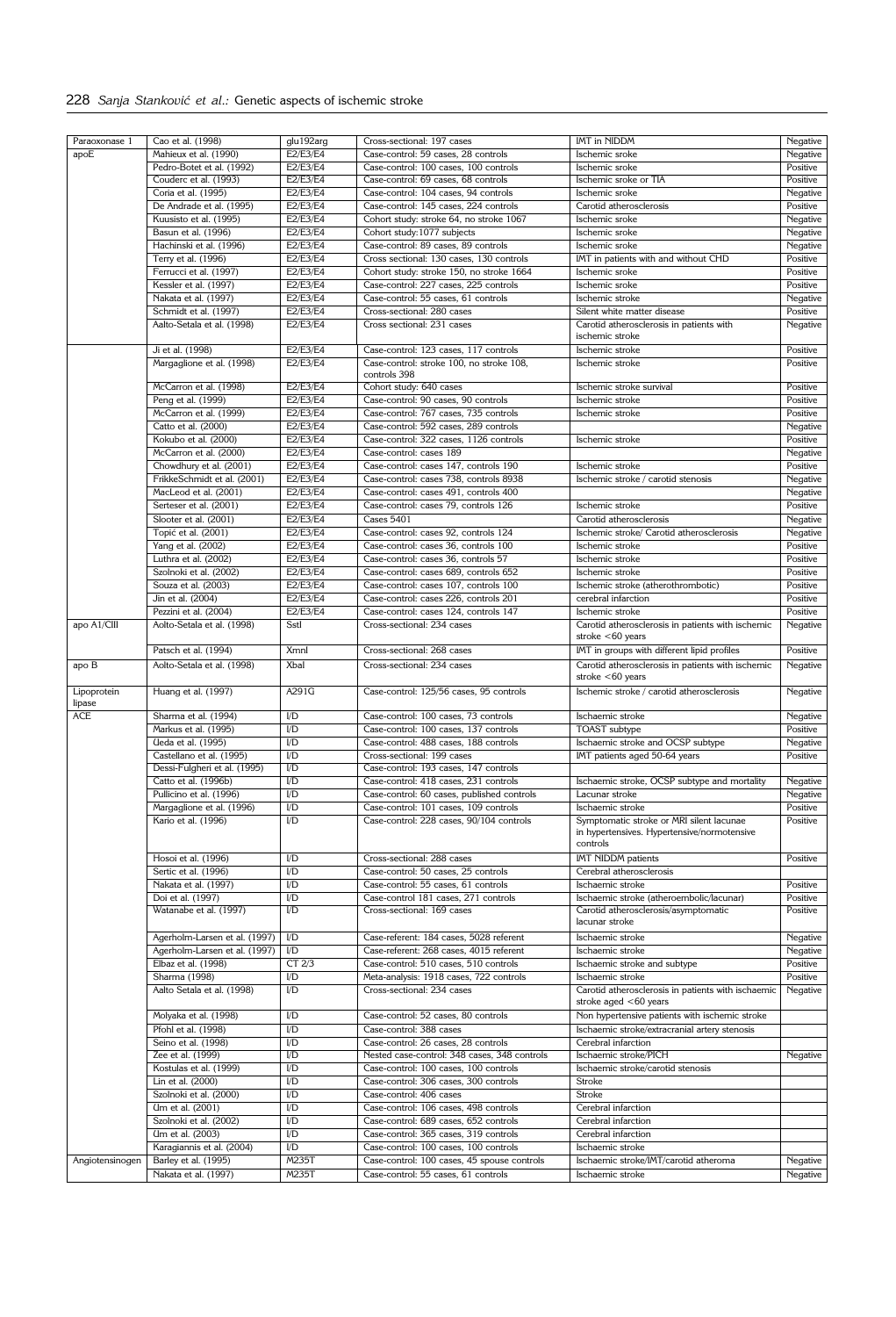because stroke event rates are comparatively low (in comparison with MI), making this a resource-intensive task. In addition, circulating levels obtained from peripheral blood samples may bear no relationship to local intracerebral levels of hemostatic proteins. One way to overcome this problem is to study the genetic regulation of the circulating levels of the hemostatic proteins, and the remainder of this article considers a number of hemostatic proteins (excluding platelet glycoproteins) and their genetic variants in relation to CVD.

#### *Coagulation and fibrinolytic system in stroke*

*Factor V Leiden (G1691A).* A misense mutation in codon 506 (Arg506-Gln) of the factor V Leiden gene (G1691A) is directly associated with resistance to activated protein C (APC) through prolongation of the action of factor Va. Two to seven percent of the general population carry this mutation, and the mutation is now considered to be the most common inherited form of venous thrombosis, occurring in 10– 40% of cases with venous thromboembolism. Most larger case–control studies have failed to find an association between prothrombotic states, such as activated protein C resistance or the underlying Leiden factor V mutation, and ischemic stroke in older individuals. This gene defect may be responsible for stroke in some younger individuals, but these prothrombotic states are unlikely to be important causes of multifactorial stroke in middle-aged and elderly patients. Evidence suggests that factor V Leiden and another mutation in the 3'-UTR of the prothrombin gene (G20210A) are candidate genes for stroke resulting from cerebral venous thrombosis.

*Fibrinogen*. A number of prospective studies have shown a strong association between elevated fibrinogen levels and risk for MI and cerebral infarction. Interestingly, levels of fibrinogen are associated with peripheral vascular disease, which itself is associated with a poorer outcome of ischemic stroke (although whether this is mediated through fibrinogen is not known). In the Northwick Park Heart Study, it was noted that in middle-aged men an increase of only 0.6 g/dl in fibrinogen levels (equivalent to 1 SD) was associated with an 84% increased risk of MI over 5 years. Circulating fibrinogen levels are determined by a number of factors including smoking, age, and gender. In contrast to other hemostatic factors, there is evidence for a relatively strong genetic component to fibrinogen levels. As much as 57% of the variation in levels can be attributed to genetic factors. There are fewer studies of fibrinogen and genotype with risk for CVD compared to ischemic heart disease. However, the Austrian Stroke Prevention Study studied 399 subjects for an association between the [beta] chain –148C/T fibrinogen polymorphism, fibrinogen levels, and carotid atherosclerosis. The T/T genotype had a greater degree of atherosclerosis than C allele

carriers ( $p = 0.003$ ). The T/T genotype was a significant (OR 6.17) predictor of disease in a multivariate model, although there were relatively small numbers of subjects with this genotype. However, no association was found between genotype and fibrinogen levels. A separate group has reported an association between b-chain 448 fibrinogen variant and CVD in 149 female patients compared with controls free from CVD. This is one of the few examples of a possible gender-specific association with fibrinogen levels and suggests a protective role for the lysine allele in females. There is also a relationship between the [beta]-promoter polymorphism G/A -455 with stroke in Japanese subjects and also the C/T 148 with carotid atheroma. Raised fibrinogen levels may predispose to stroke both by accelerated atherosclerosis and prothrombotic mechanisms.

*Factor XIII*. Relatively little is known about the molecular structure and function of the fibrin clot in vascular disease, and nothing is known about fibrin structure and function in ischemic stroke or PICH. A common G-to-T point mutation (Val34Leu) in exon 2 of the [alpha]-subunit of the factor XIII gene in relation to vascular disorders was investigated, demonstrating that possession of the Leu allele is protective against atherothrombotic disease and venous thrombosis, but appears to be involved in the pathogenesis of ICH. Data indicate that among 642 subjects with CVD (the pathologic type of which was defined by cranial CT scan and the Oxfordshire Community Stroke Project classification) and 750 healthy controls, in the 62 subjects with PICH there was a higher prevalence of the Leu allele. This supports the hypothesis that factor XIIIVal34Leu may play a role in the stability of the fibrin clot, and extends previous observations by indicating that possession of the Leu allele is protective against thrombotic disease but increases the risk of hemorrhage. The GENIC investigations found a protective association.

The Leu allele appears to alter fibrin structure/function, and the protective effect is mediated by increased rates of fibrinolysis compared to the Val allele in the presence of platelets and to an interaction between Val34Leu and elevated fibrinogen that alters the rate of activation of factor XIII. The clinical and laboratory findings implicate factor XIIIVal34Leu in both thrombotic and hemorrhagic disease and provide clear therapeutic targets for intervention. Decreased fibrin porosity, turbidity and fiber mass– length ratios for factor XIII Leu allele were also found. The few clinical investigations into ex-vivo fibrin clot structure have been in CAD, but they have produced contrasting findings: decreased permeability of fibrin clots from patients with MI due to tight and rigid fibrin with reduced fiber mass–length ratio, increased fiber mass–length ratio. Fibrin structures with reduced fiber mass–length ratio and reduced pore size are associated with slower rates of lysis by plasmin, while cross-linking of fibrin by factor XIII increases resis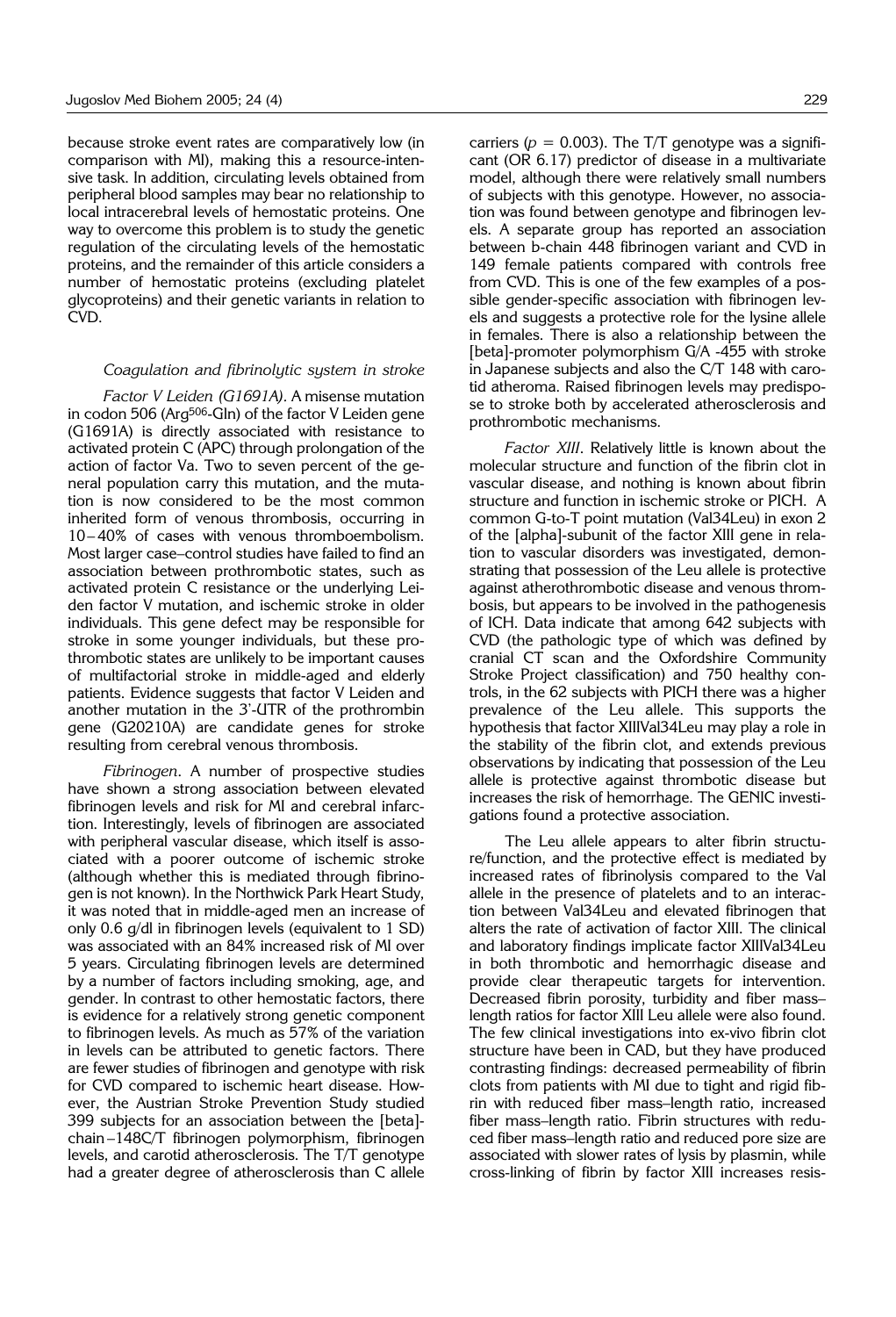tance of the clot to lysis. Increased cross-linking by factor XIII has been found in acute MI, but whether the same property operates in ischemic stroke or PICH has not been reported. However, it is probable that genetic variants in the hemostatic system also play a role in the pathogenesis of intracranial hemorrhage. Polymorphism in the coding region of the achain (Thr312Ala) was also investigated. This is of interest because it lies close to the factor XIII crosslinking site at position 328. It is also in a region involved in factor XIII A- and B-subunit dissociation and factor XIII activation. We studied aThr312Ala in post-stroke mortality, and possession of the A allele was associated with a dose-related significant reduction in survival compared to those subjects homozygous for the T allele. These findings support the hypothesis that possession of the A allele influences clot stability, although further clinical and in vitro studies are now under way to clarify this issue.

*Factor VII*. Data on the association of FVII levels with IHD are contradictory: the prospective Northwick Park Study related elevated levels to fatal (but not non-fatal) MI, but the Edinburgh Artery Study found no association. The gene coding for factor VII is polymorphic and probably accounts for approximately 30% of variance in levels of factor VII. There is no clear relationship between the polymorphic variants and vascular disease. A factor VII gene polymorphism (R353Q) has been associated with higher levels of factor VII:C, but in a later study no association was found between levels of factor VII:C or between the R353Q variant and ischemic cerebrovascular disease. To our knowledge, there is only one study of factor VII levels and genotype in ischemic stroke. The results support prior findings of a relationship between genotype and levels of factor VII, but neither were associated with ischemic CVD. This is consistent with the results of a separate large study of arterial thrombotic events. Another study examining factor VII polymorphisms in hypertensive small vessel disease also gave negative results.

*Plasminogen activator inhibitor*-*1.* Plasminogen activator inhibitor-1 (PAI-1) is the fast-acting inhibitor of tissue plasminogen activator (t-PA). Evidence to support the role of the fibrinolytic system comes from studies demonstrating suppressed fibrinolysis or high PAI-1 levels to CAD presenting as either angina or MI. In prospective studies, diminished fibrinolysis predicts MI and high PAI-1 activity predicts recurrence of MI in young men but not in older patients. The evidence for a role of PAI-1 levels in stroke is less clear. In some studies, elevated levels of PAI-1 are seen in acute stroke, whereas in others, suppression or no difference in PAI-1 levels is seen. The conflicting results probably reflect differing analytical techniques for PAI-1 and the population of stroke subjects studied. The gene coding for PAI-1 has several polymorphic loci, and the 4G/5G polymorphism exhibits differential transcriptional responses to interleukin-1

in HepG2 cells, with higher rates of PAI-1 synthesis in cells with the homozygous 4G/4G genotype. In one large case-control study involving over 600 subjects with CVD, there was no difference in genotype frequency compared to a control group and no relationship between the 4G/5G genotype and PAI-1 levels, although Margaglione did suggest an association of the 5G/5G genotype with stroke. It is likely that the overall influence of the 4G/5G genotype on the pathogenesis of ischemic stroke is small. However, it has recently been suggested that the 4G allele is associated with a reduced risk for cerebrovascular mortality in females. The authors suggested that PAI-1 might be acting via pathways other than fibrinolysis. They hypothesize that PAI-1 might protect against destabilization of the atherosclerotic plaque, or inhibit the neurotoxic action of tissue plasminogen activator in the brain.

*Platelet glycoprotein receptor*. The role of platelet glycoprotein receptor polymorphisms has also been studied extensively in patients with ischemic stroke. These molecules are members of the integrin family and, when activated, bind fibrinogen, von Willebrand factor or collagen, and therefore promote platelet aggregation and thrombosis. The P1A2 variant of the platelet fibrinogen receptor Gp IIa/IIIb has been reported a risk factor for acute coronary syndromes specifically in young patients. Subgroup analysis in a case–control study has suggested that the P1A2 allele may also be an important risk factor in stroke patients aged less than 50 years. The other study failed to find an overall association between this polymorphism and cerebral infarction in young women. Conflicting genotype–phenotype correlations have also been found with the HPA2 (human platelet antigen 2) and VNTR (variable number of tandem repeats) variants of the platelet von Willebrand factor receptor, Gp Ia/IIa. It has been reported recently that a silent point mutation (GpIa C807T), correlating with increased expression of the collagen receptor *in vitro*, is an independent risk factor for stroke in young patients. However, association studies of different polymorphisms in this gene have revealed a lack of association.

*Homocystein*. In recent years, attention has focused on the role of plasma homocyst(e)ine (Hcy) as one such candidate risk factor. Following early observations of premature atherothrombotic complications in children with severe hyperhomocyst(e)inemia (hyper-Hcy; Hcy level,  $>100 \mu$ mol/L) due to inborn errors of metabolism, subsequent studies have supported a possible relationship between an elevated Hcy level and atherosclerotic vascular disease. Several studies have addressed the question of a potential association between hyper-Hcy and CVD defined as clinical stroke, carotid atherosclerosis, or intima–media thickening. Some of these have reported no evidence of an association, whereas others have reported a strong link between hyper-Hcy and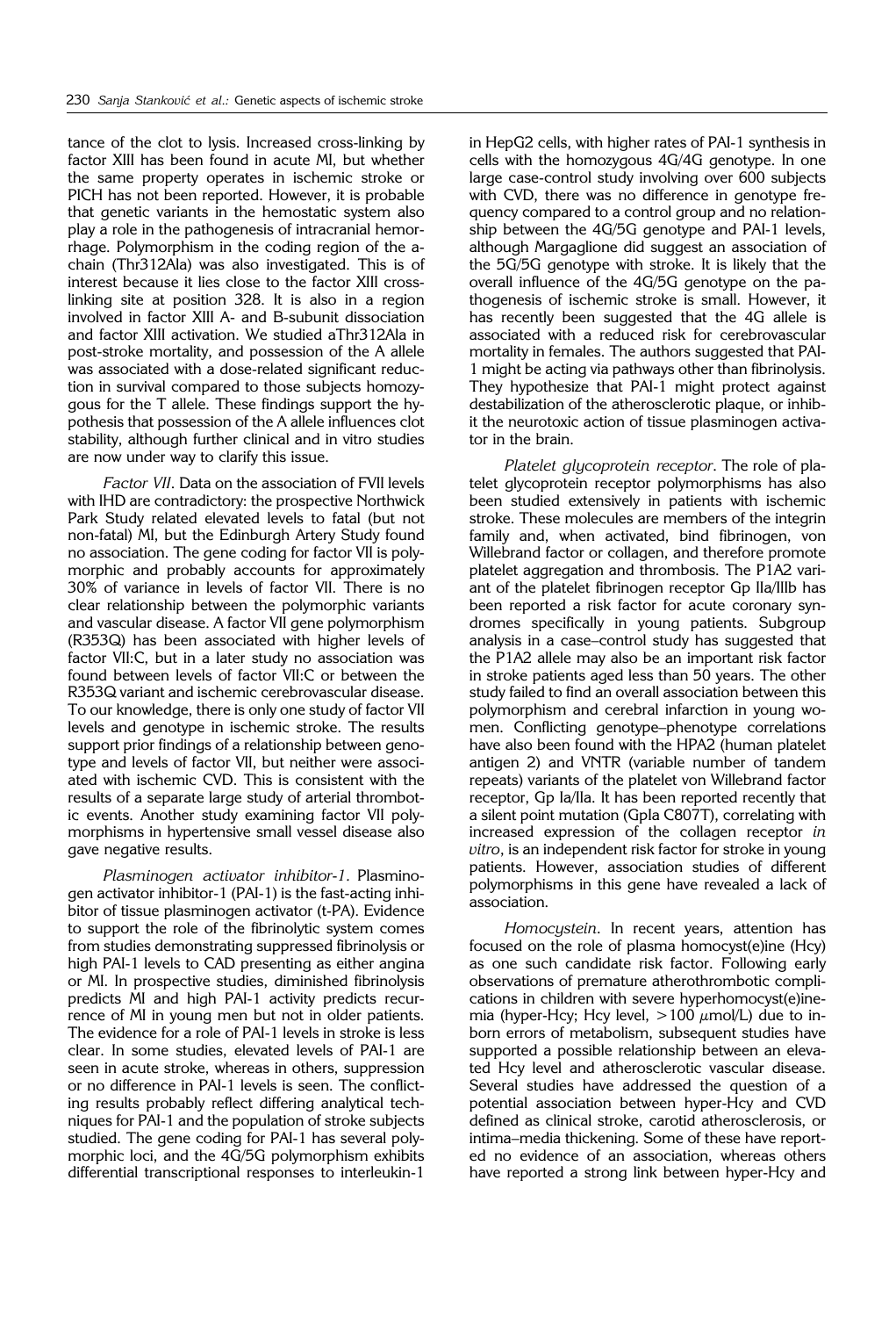CVD. Interpretation of the results of these studies as a group is complicated by the variability in study design, sample size, entry criteria, and outcome measures employed. The prevalence of heterozygosity for the cystathione  $\beta$ -synthase gene is estimated at 0.5–0.15% of the population, heterozygous individuals possessing  $\sim$ 30% of the normal enzyme activity. Several studies determined whether allele heterozygosity is itself a significant risk factor for polygenic ischemic stroke. Two studies found an increased frequency of heterozygotes in patients with occlusive cerebrovascular disease compared with controls, and this has also been shown in patients with asymptomatic carotid artery atherosclerosis. In contrast, no association was found between heterozygosity for the cystathione  $\beta$ -synthase gene and either carotid intima media thickness or asymptomatic carotid atherosclerosis. These inconsistencies may reflect the different ages of the patients examined, mechanisms other than wall disease through which homocysteine acts, or the influence of multiple risk factors on homocysteine levels and carotid artery damage in carriers. Very rarely, patients with homocysteinuria have complete deficiency of methylene tetrahydrofolate reductase, a folate-dependent enzyme catalysing the rate-limiting step in the methylation of homocysteine to methionine. In 1988, a common thermolabile variant of methylene tetrahydrofolate reductase associated with decreased enzyme activity and mildly elevated plasma homocysteine levels was identified. A single base pair (677C→T) substitution in the human MTHFR gene predicts phenotypic expression of a heat-sensitive variant with reduced enzymatic activity. This variant has been considered an ideal candidate genetic polymorphism for predisposition to ischemic stroke, as it is common in many populations studied to date and the genotype correlates highly with the plasma Hcy level in a dose-dependent fashion. However, studies that have examined the risk for atherosclerotic vascular disease and stroke associated with the MTHFR 677C→T polymorphism have reported conflicting results, which has prevented a definitive conclusion to date. A small influence (pooled relative risk, 1.23) of the MTHFR 677TT genotype on stroke risk, which tended toward, but did not reach, the threshold for statistical significance was found. Despite these considerations, evidence from several sources supports the concept that moderate elevations in the plasma Hcy concentration may contribute to the pathogenesis of atherosclerosis and ischemic stroke. First, children with homocystinuria due to mutations in homocysteine-pathway enzymes develop complications of premature atherosclerosis and thrombosis, in the absence of other vascular risk factors. Second, prospective cohort studies have demonstrated a dose-dependent relationship between plasma Hcy concentration and other measures of vascular disease, such as carotid atherosclerosis and intima–media thickening. Third, several studies have described in vivo reversible impairment of endothe-

lial-dependent vasodilatation associated with an elevated Hcy level, thus supporting the concept of Hcymediated endothelial injury. Finally, experimental and clinical data suggest that in vivo auto-oxidation of homocysteine sulfhydryl groups results in the formation of reactive oxygen species, promoting peroxidation of lipids bound to low-density lipoproteins. Both endothelial injury and low-density lipoprotein–lipid peroxidation are thought to be important early pathophysiologic processes in the development of atherosclerotic lesions. Most studies have demonstrated that the TT genotype is consistently associated with greater plasma Hcy concentrations, compared with those in normal CC or CT heterozygous subjects. Despite this observation, studies that have investigated the potential role of the 677C→T polymorphism in determining susceptibility to ischemic stroke have obtained widely differing results, some reporting no association, whereas others have reported a greater than threefold increased risk associated with the homozygous state. The explanation for these findings is unclear at this time. A meta-analysis found that the C677T variant was associated with mild homocysteinaemia but not increased vascular risk. There is an interaction with folate, and it is still possible that the methylene tetrahydrofolate reductase polymorphism may be a risk factor in younger individuals with low folate intake, but further studies are required in these populations.

*Renin–angiotensin system*. The ACE gene is probably the most extensively investigated candidate gene in ischemic stroke, after an initial study by Cambien and co-workers which suggested that an intron 16 insertion/deletion polymorphism was associated with myocardial infarction. A number of studies have reported an association with stroke, with a relative risk usually of the order of 1.5–2.5, but other studies have failed to find a significant association. A meta-analysis has evaluated the risk of stroke in 1918 subjects versus 722 controls from seven studies. It was concluded that the ACE genotype conferred a small but modest effect, with an odds ratio of 1.31 (95% confidence interval 1.06–1.62), according to a dominant model of inheritance. A weaker association was seen under a recessive model. A nested case–control study was performed on the US Physicians Health cohort and a negative result was reported. Although reducing the risk of false-positive results due to selection bias, such prospective cohort studies tend to suffer from poor stroke phenotyping; in this study the cases included both ischemic and haemorrhagic stroke, and no subtyping of ischemic stroke subtypes was performed. Such analyses will fail to detect a selective association with a particular stroke phenotype, and this may be of particular importance with the ACE gene. A number of studies have reported an association that was strongest or exclusively with lacunar stroke, and these findings are consistent with reported associations between the deletion allele and MRI-detected silent small vessel disease in hyper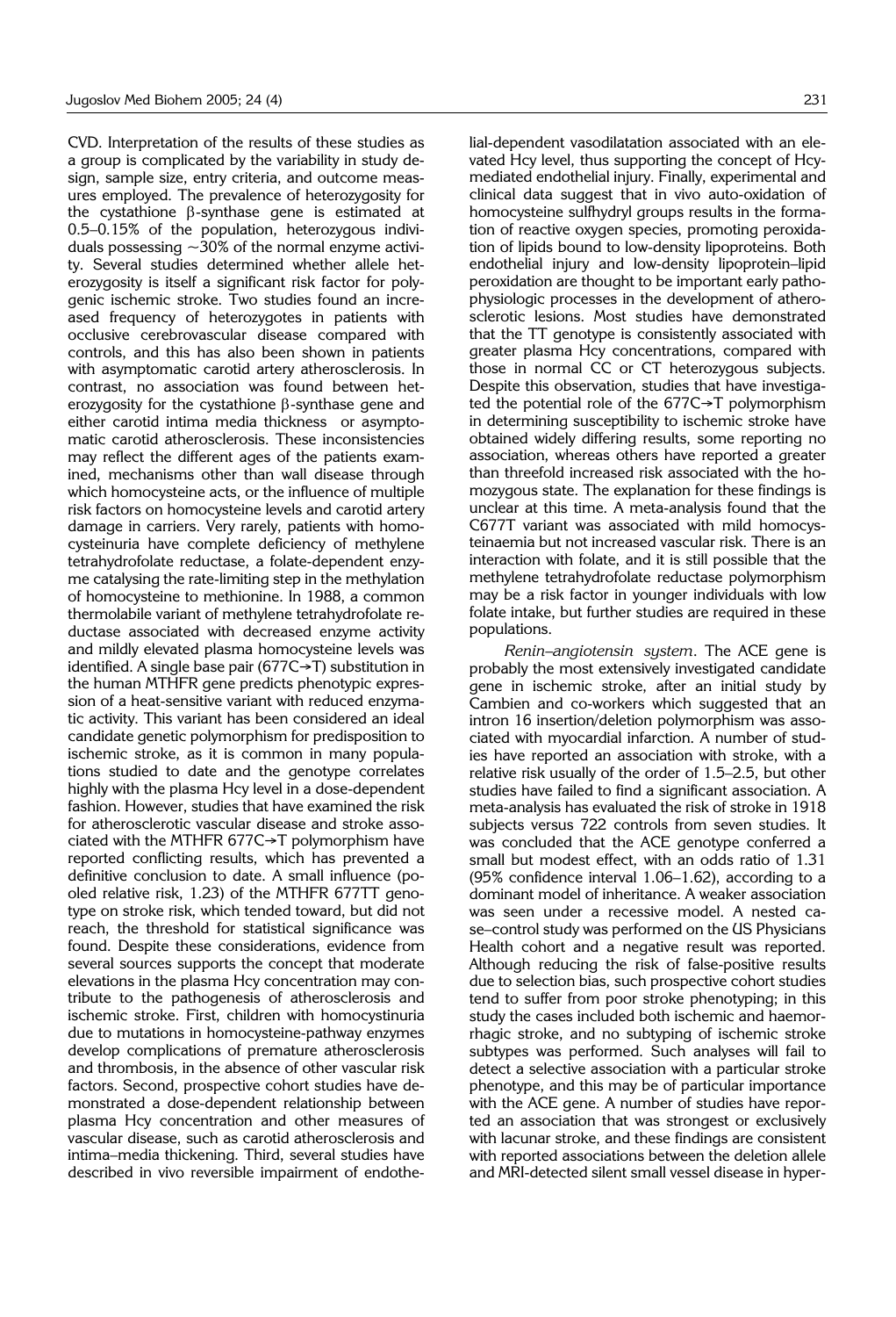tensives. A weak association was found between the deletion polymorphism and all ischemic stroke cases in Han Chinese in Taiwan. When a further study was performed with more detailed investigations allowing recruitment of only lacunar stroke patients, a much stronger positive association was found. ACE deletion/insertion polymorphism is not a major risk factor in an unselected group of patients with ischemic stroke, but it may be a risk factor for small vessel disease. A variant of the angiotensinogen gene (M235T) has also been implicated in vascular disease, but its evaluation in stroke so far suggests that it does not behave as an important risk factor. However, it has recently been proposed that an epistatic interaction with the ACE gene may exist.

*Lipid metabolism*. Individuals with higher levels of plasma cholesterol, increased HDL (high-density lipoprotein) and decreased LDL (low-density lipoprotein) have a higher risk of premature atherosclerosis. The phenotype may arise not only from single gene disorders, as discussed above, but also from a number of genetic and environmental factors, including polymorphic variants of genes encoding the apolipoproteins, lipoprotein receptors and the key enzymes of plasma lipoprotein metabolism. The role of apolipoproteins and enzymes in relation to stroke and carotid artery disease is considered in *Table I*. The studies to date have produced conflicting results as to the importance of apoE alleles in predisposition to ischemic stroke. In small case–control or cross-sectional studies, both the 2/3 genotype and the E4 allele have been over-represented in patients with ischemic stroke. Other groups have examined the role of the apoE genotype in modulating the outcome of cerebral infarction as this lipoprotein appears to be an important regulator of lipid turnover within the brain and of neuronal membrane maintenance and repair. Studies in patients with head injury and intracerebral hemorrhage have indicated that the E4 allele is a predictor of poor outcome in terms of death and disability, and this is consistent with studies of cognitive decline in 4 carriers with cerebrovascular disease. McCarron and colleagues found a favorable effect of E4 on stroke outcome. Stanković and colleagues (126) gave detailed description of the conflicting results as to the importance of apoE alleles in predisposition to ischemic stroke.

*Endothelial nitric oxide synthase*. The activity of the L-arginine/nitric oxide synthase system is an important mediator of endothelial function. Nitric oxide (NO) plays a key role in the regulation of vascular tone, and reduces vascular smooth muscle cell proliferation and adhesion of platelets and leucocytes. A few studies on coronary disease suggest that NO deficiency may have a genetic basis, while others did not find any association of the Glu298Asp polymorphism and the 27-basepair repeat in intron 4 of the endothelial constitutive NO synthase gene with ischemic stroke. However, preliminary results of the

GÉNIC study are in favour of an association of the GG genotype of the Glu298Asp polymorphism with ischemic stroke, and more particularly with lacunes. A higher frequency of the *nn* (GG) genotype was found in lacunes compared with other subtypes. Strong evidence from animal and human studies indicates that the activity of this system is under genetic control. Work in the stroke-prone SHR rat has suggested that impaired endothelial dysfunction is an important predisposing factor leading to stroke. In addition, knockout mice deficient in endothelial nitric oxide synthase are highly sensitive to focal cerebral ischaemia and have marked vessel wall abnormalities. An earlier study had demonstrated that a functional variant of nitric oxide synthase (ecNOS 4a) was associated with increased risk of significant coronary artery disease and myocardial infarction in smokers. However, neither this nor another variant with unknown functional significance (Glu298Asp) has been shown to be an important risk factor for ischemic cerebrovascular disease. The genes encoding both the neuronal and the inducible form of nitric oxide synthase are potential candidate genes for stroke. In animal models, their inhibition reduces infarct size, which is also smaller in knockout mice. Both genes have been cloned and common polymorphisms described.

*Atrial natriuretic peptide*. Evidence for the existence of genes directly contributing to stroke occurrence was first obtained in the animal model of stroke-prone spontaneously hypertensive rat through a linkage analysis approach in F2 segregating hybrid populations. Several quantitative trait loci were detected in different chromosomes of the rat. Candidate genes were identified (ANP, BNP, adrenomedullin) and subsequently analyzed to obtain information on the fine disease mechanisms possibly dependent on specific sequence mutations. Gene encoding ANP appeared to play a role in the disease. Characterization of both BNP and adrenomedullin failed to identify differences between the stroke-prone animal model and its related control. Furthermore, we were unable to demonstrate an involvement of these genes in the human disease, and no positive findings have so far been reported by other groups. In contrast, our experience with the gene encoding ANP has been so far quite promising. Among other genes, the atrial natriuretic peptide (*ANP*) gene has been involved in the pathogenesis of stroke. In fact, structural abnormalities of *ANP* are significantly associated with stroke in both an animal model, the stroke-prone spontaneously hypertensive rat, and the North American white population of male physicians recruited in the Physicians Health Study (PHS) and an Italian population from Sardinia. These two human studies identified a twofold risk of stroke independent of hypertension, obesity, and diabetes in subjects-carriers of an exon 1 mutation of the ANP gene carrying the exon 1 mutation (mutation responsible for a Val/Met trans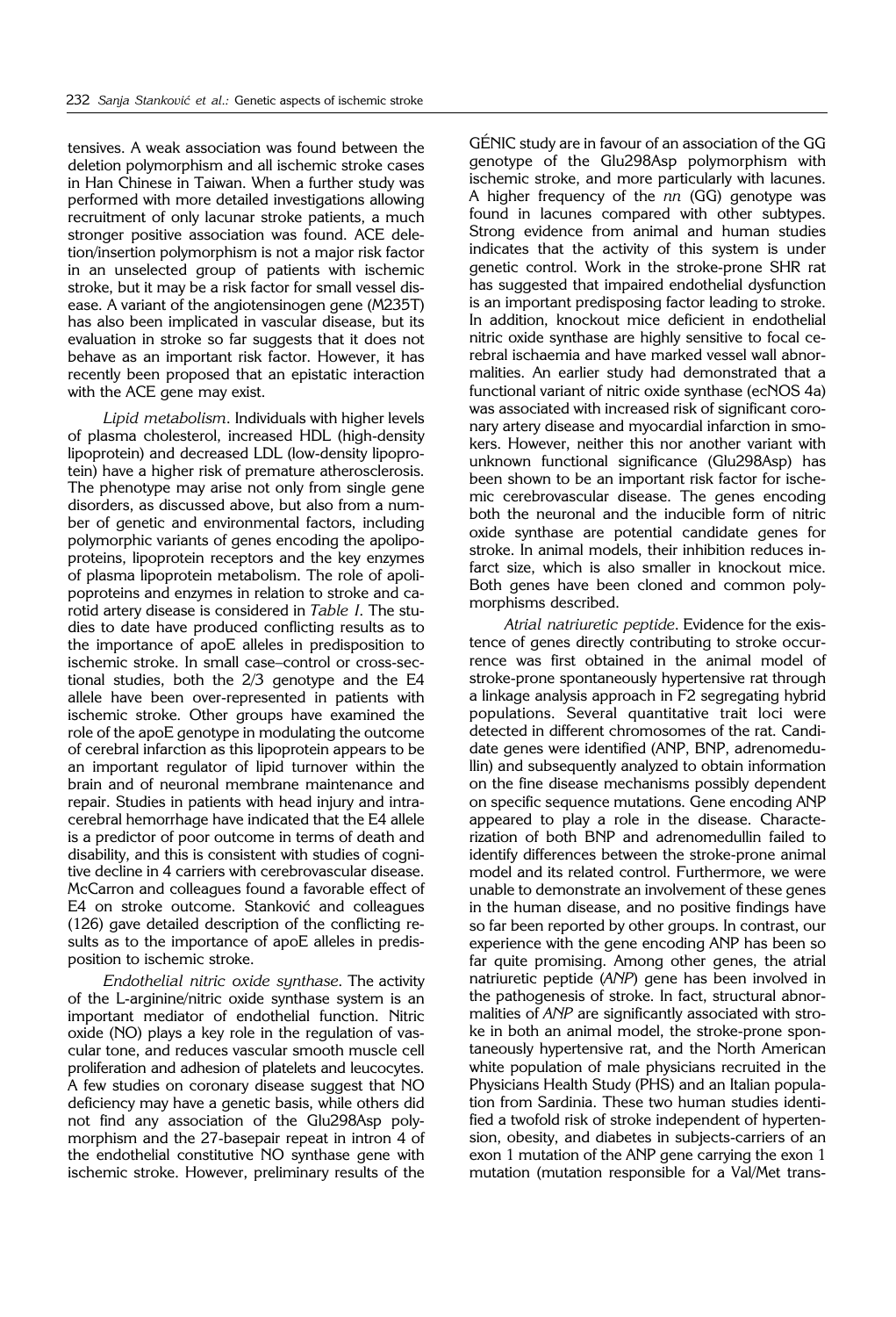position within the 1-30 proANP (long-acting natriuretic peptide) and 3.8-fold increased risk of ischemic stroke in carriers of a stop codon mutation (responsible for the synthesis of a 30 rather than 28 aa mature ANP peptide) (127).

*Phosphodiesterase 4D*. Linkage based approaches applied to Icelandic stroke patients identified a locus for a gene for common stroke on chromosome 5q12. Initial analyses suggested that it was a risk factor for ischemic stroke but not for other types of vascular disease such as myocardial infarction or peripheral arterial disease. By further analyses, the responsible gene-phosphodiesterase 4D (PDE4D) was identified and characterized. The PDE4D gene encodes a cyclic nucleotide phosphodiesterase which is involved in the selective degradation of second messenger cAMP, which has a central role in signal transduction and regulation of physiological responses. In vascular smooth muscle cells, low cAMP levels lead to cell proliferation and migration that is mediated in part by PDE4D, and increase immune functions which lead to the development and progression of atherosclerosis. The highest risk haplotype (present in 9% of controls) conferred a twofold relative risk. A protective haplotype (present in 21% of controls) was identified with a relative risk of 0.7. However, none of the associated variants were present in protein coding or gene splicing regions, suggesting that the identified or associated variants affect gene regulation (for example expression level) rather than having a direct functional effect on the protein. The association between PDE4D and stroke now needs replication in independent populations. This may represent a completely new pathophysiological process causing stroke and could open the way for new therapeutic opportunities for disease prevention (128).

*5*-*lipoxygenase activating protein*. The identification and characterisation of *ALOX5AP*, gene coding for 5-lipoxygenase activating protein, in which certain common haplotypes double the risk of both stroke and myocardial infarction, was reported. The initial finding was a suggestive linkage to a region of chromosome 13 in a series of 296 Icelandic families with multiple affected members. A case-control association study was carried out using a high density of markers across the implicated region (containing 40 known genes) which led to the identification of the *ALOX5AP* susceptibility gene. This was confirmed in a UK population, although the associated haplotype was different. The individual or combination of variants associated with disease risk remain to be identified. ALOX5AP and 5-lipoxygenase together convert unesterified arachidonic acid to the leukotriene LTA4, which is further converted to LTB4 or LTC4. These are important proinflammatory mediators which are active in macrophages and leukocytes invading atherosclerotic lesions (129).

*Inflammatory molecules*. In recent years, there has been increasing appreciation of the fact that in-

flammatory molecules, as well as single nucleotide polymorphisms of genes encoding inflammatory mediators, may contribute to the development and progression of a large number of pathological conditions (130). Single nucleotide polymorphism of proinflammatory and anti-inflammatory genes may strongly influence the plasma levels and biological activity of the corresponding proteins with potentially important clinical implications. It has been suggested that proinflammatory gene variations may act synergistically and determine genetic profiles associated with increased risk for diseases. The polymorphisms of Creactive protein (1059G/C), interleukin-4 (582C/T), interleukin-6 (174G/C), macrophage migration inhibitory factor (173G/C), monocyte chemoattractant protein-1(2518A/G), intracellular adhesion molecule-1 (469E/K), E-selectin (Ser128Arg), P-selectin (Val640Leu), matrix metalloproteinase-3 genes (11715A/6A), were associated with ischemic stroke in different studies. Also, the relationship between single nucleotide polymorphism (SNP) in the gene that encodes the amiloride-sensitive epithelial sodium channels (ENaCs) and ischemic cerebrovascular event was identified in the newer studies.

# **Conclusion**

The identification of novel and important genes that appear to be responsible for some cases of ischemic stroke will open new avenues of investigation for those interested in genetics and ischemic stroke. Additional knowledge of the role of genes in ischemic stroke may improve our understanding of the cause of stroke, provide new insights into prevention and the factors that influence the outcome of stroke, and new therapeutic targets when preventive strategies have failed. Stroke therapy will undergo a great revolution in the present decade. The knowledge of the human genome, gene interactions and proteomics will permit a new concept of drug development for stroke. Gene therapy by modification of gene expression will be useful in treating atherosclerosis and hypertensive microangiopathy, or in the acute phase, when we will manipulate the acute gene expression induced by ischemia or the apoptotic gene program. However, a single abnormal gene, as in monogenic diseases, is easier to replace than several genes in complex multigenic disorders. Gene therapy, stem cell therapy and neurological grafts for stroke are still in the experimental phase, and many hurdles will have to be jumped before the introduction of these therapies into human clinical stroke trials. A more immediate clinical application of genetics to stroke therapy is the development of pharmacogenetics that analyzes the influence of genetic variability of individuals on drug response. A new era of personalized therapy is dawning where specific DNA biochips will help stroke clinicians decide on the better use of thrombolytics, neuroprotectants, antithrombotics, statins or antihypertensives.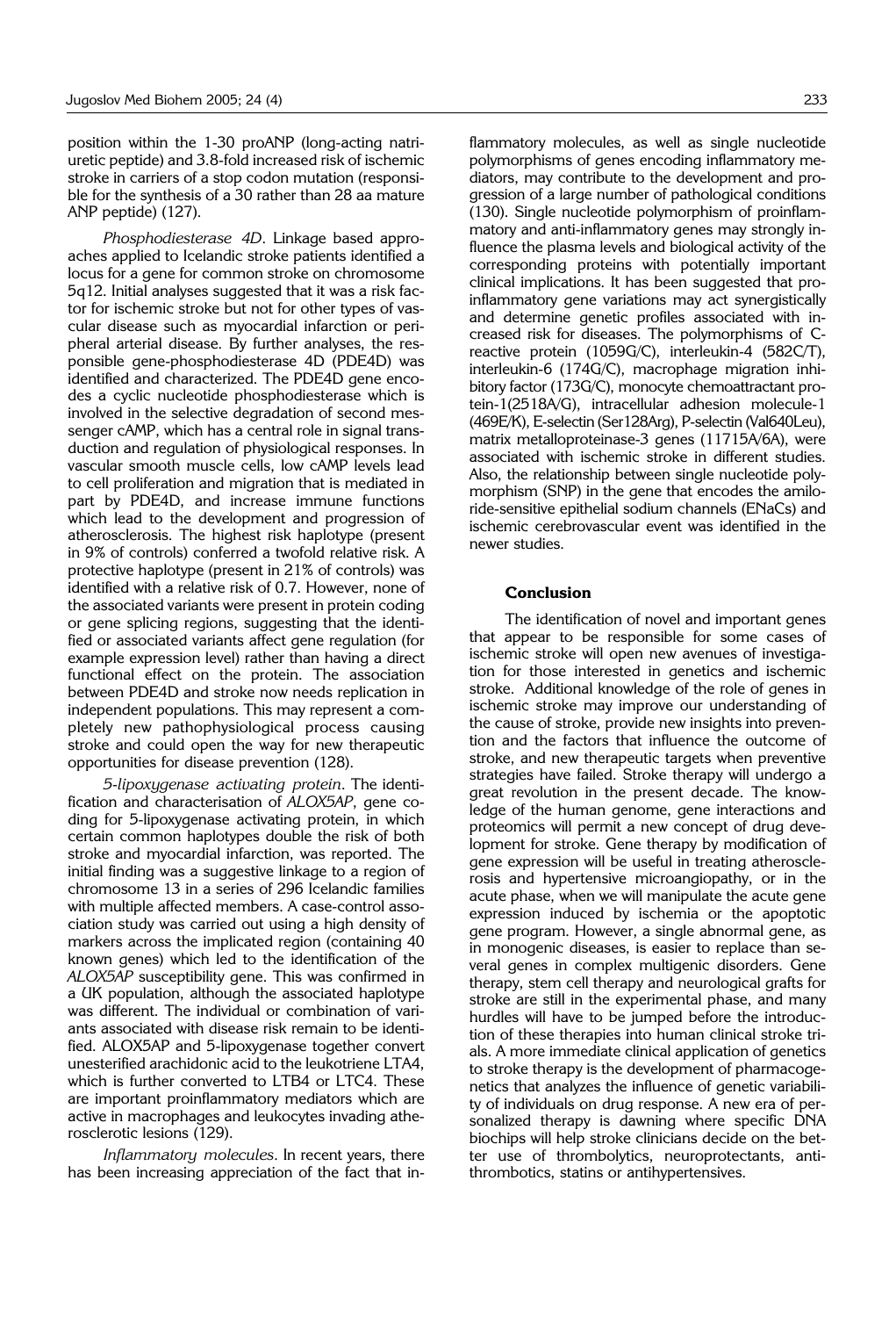# GENETSKI FAKTORI U ISHEMIJSKOJ BOLESTI MOZGA

*Sanja Stankovi}, Nada Majki}*-*Singh*

Institut za medicinsku biohemiju, Farmaceutski fakultet i Klinički centar Srbije, *Beograd, Srbija i Crna Gora*

Kratak sadržaj: Ishemijska bolest mozga je jedan od vodećih uzroka smrtnosti i invaliditeta odraslih širom sveta. Ona nije indukovan samo klasičnim vaskularnim faktorima rizika kao što su hipertenzija, pušenje, dijabetes, već i genetskim faktorima. Genetička epidemiologija ishemijske bolesti mozga je poligenska. Geni kandidati koji se ispituju u moždanom udaru dele se u pet grupa: na one koji utiču na metabolizam lipida, rennin angiotenzin system, hemostazu, sintezu azotmonoksida i metabolizam homocisteina. Kako je ishemijska bolest mozga kompleksna bolest koju čini heterogena grupa poremećaja i za koju su evidentni brojni faktori rizika, istraživanja na polju genetike ove bolesti predstavljaju pravi izazov za istraživače. Brojne studije koje su se bavile ovim problemom dale su različite i često kontradiktorne rezultate. Dodatna saznanja o ulozi gena u moždanom udaru mogu da poboljšaju razumevanje uzroka ove bolesti, da otvore nove vidike u smislu prevencije i faktora koji utiču na ishod moždanog udara, kao i da pomognu u otkrivanju novih terapeutskih sredstava u slučajevima kada preventiva zataji.

Ključne reči: ishemijska bolest mozga, genetika, geni kandidati

### **References**

- 1. Catto A, Carter A, Ireland H, Bayston TA, Philippou H, Barrett J, et al. Factor V Leiden gene mutation and thrombin generation in relation to the development of acute stroke. Arterioscler Thromb Vasc Biol 1995; 15: 783–5.
- 2. Catto A, Carter A, Grant PJ. Factor V Leiden mutation and completed stroke [letter]. Stroke 1996a; 27: 573.
- 3. Forsyth PD, Dolan G. Activated protein C resistance in cases of cerebral infarction [letter]. Lancet 1995; 345: 795.
- 4. Kontula K, Ylikorkala A, Miettinen H, Vuorio A, Kauppinen-Makelin R, Hamalainen L, et al. Arg506Gln factor V mutation (factor V Leiden) in patients with ischaemic cerebrovascular disease and survivors of myocardial infarction. Thromb Haemost 1995; 73: 558–60.
- 5. Lalouschek W, Suess E, Aull S, Schnider P, Uhl F, Zeiler K, et al. Clinical and laboratory data in heterozygous factor V Leiden mutation positive versus negative patients with TIA and minor stroke [letter]. Stroke 1995; 26: 1963–4.
- 6. Ridker PM, Hennekens CH, Lindpaintner K, Stampfer MJ, Eisenberg PR, Miletich JP. Mutation in the gene coding for coagulation factor V and the risk of myocardial infarction, stroke, and venous thrombosis in apparently healthy men. N Engl J Med 1995; 332: 912–7.
- 7. Albucher JF, Guirand-Chaumeil B, Chollet F, Cadroy Y, Sie P. Frequency of resistance to activated protein C due to factor V mutation in young patients with ischaemic stroke [letter]. Stroke 1996; 27: 766 –7.
- 8. Chimowitz M, Mansbach H, Schmaier A. Factor V mutation and cryptogenic stroke in the young [abstract]. Stroke 1996; 27: 188.
- 9. Fisher M, Fernandez JA, Ameriso SF, Xie D, Gruber A, Paganini-Hill A, et al. Activated protein C resistance in ischemic stroke not due to factor V arginine506 glutamine mutation. Stroke 1996; 27: 1163–6.
- 10. Press RD, Liu XY, Beamer N, Coull BM. Ischemic stroke in the elderly. Role of the common factor V mutation causing resistance to activated protein C. Stroke 1996; 27: 44– 8.
- 11. van der Bom JG, Bots ML, Haverkate F, Slagboom PE, Meijer P, De Jong P, et al. Reduced response to activated protein C is associated with increased risk for cerebrovascular disease. Ann Intern Med 1996; 125: 265–9.
- 12. Markus HS, Zhang Y, Jeffery S. Screening for the factor V Arg 506 Gln mutation in patients with TIA and stroke. Cerebrovasc Dis 1996; 6: 360–2.
- 13. Martinelli L, Franchi F, Akwan S. The transition G to A at position 20210 in the 3' untranslated region of the prothrombin gene is not associated with cerebral ischaemia. Blood 1997; 90: 3806.
- 14. Sanchez J, Roman J, de la Torre MJ, Velasco F, Torres A. Low prevalence of the factor V Leiden among patients with ischemic stroke. Haemostasis 1997; 27: 9–15.
- 15. Halbmayer WM, Haushofer A, Angerer V, Finsterer J, Fischer M. APC resistance and factor V Leiden (FV:Q506) mutation in patients with ischemic cerebral events. Vienna Thrombophilia in Stroke Study Group (VITISS) [letter]. Blood Coagul Fibrinolysis 1997; 8: 361– 4.
- 16. Longstreth WT Jr, Rosendaal FR, Siscovick DS, Vos HL, Schwartz SM, Psaty BM, et al. Risk of stroke in young women and two prothrombotic mutations: factor V Leiden and prothrombin gene variant (G20210A). Stroke 1998; 29: 577– 80.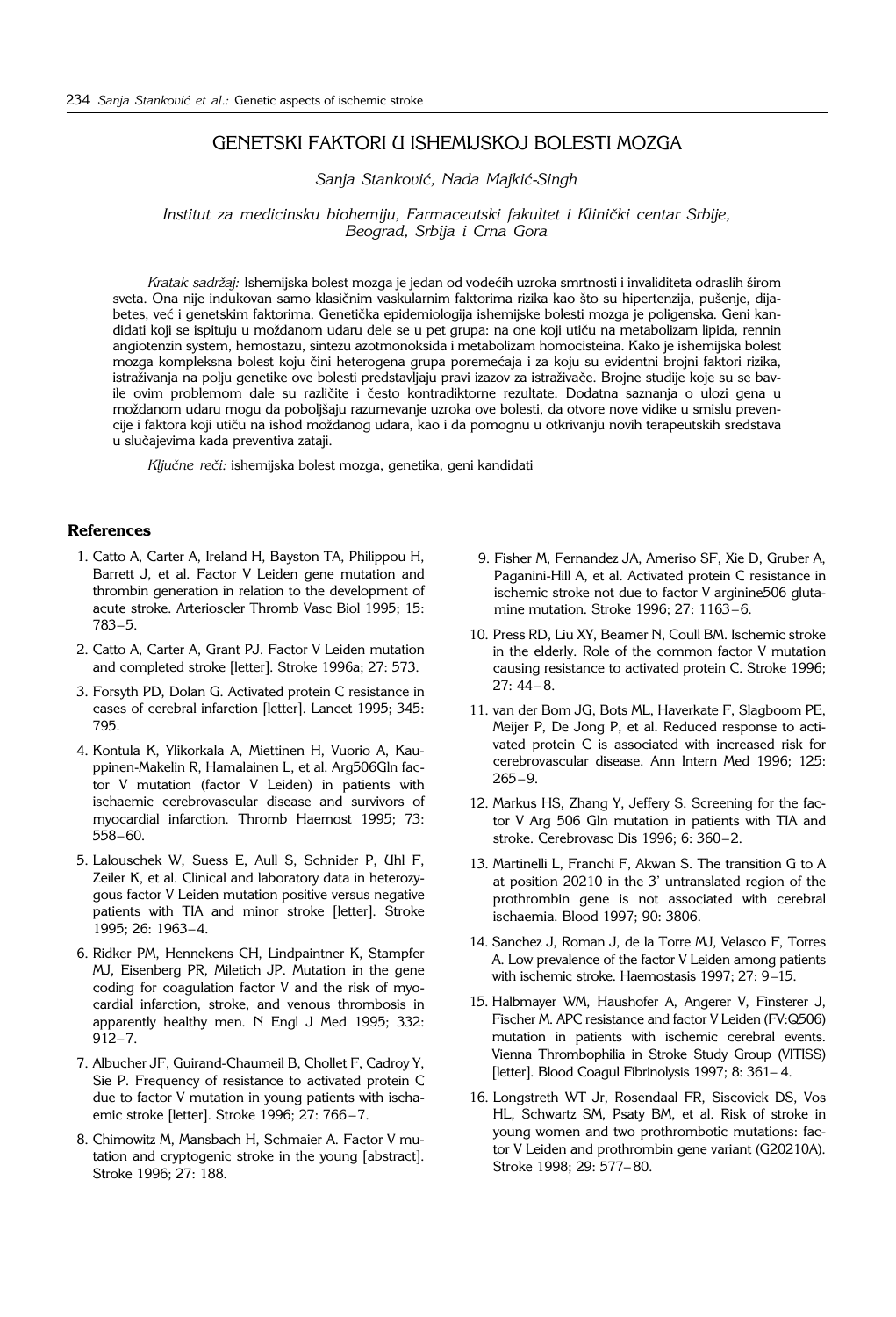- 17. Lalouschek W, Aull S, Serles W, Schnider P, Mannhalter C, Pabinger-Fasching I, et al. C677T MTHFR mutation and factor V Leiden mutation in patients with TIA/minor stroke: a case-control study. Thromb Res 1999; 93: 61–9.
- 18. Poort SR, Rosendaal FR Reitsma PH, Bertina RM. A common genetic variation in the 3'-untranslated region of the prothrombin gene is associated with elevated plasma prothrombin levels and an increase in venous thrombosis. Blood 1996; 88: 3698 –703.
- 19. De Stefano V, Chiusolo P, Paciaroni K, Casorelli I, Rossi E, Molinari M, et al. Prothrombin G20210A mutant genotype is a risk factor for cerebrovascular ischemic disease in young patients. Blood 1998; 91: 3562–5.
- 20. Halbmayer WM, Haushofer A, Hermann KM, Fischer M. The 20210A allele of the prothrombin gene: a risk factor for juvenile stroke? Result of a pilot study [letter]. Blood Coagul Fibrinolysis 1998; 9: 209 –10.
- 21. Ridker PM, Hennekens CH, Miletich JP. G20210A mutation in prothrombin gene and risk of myocardial infarction, stroke, and venous thrombosis in a large cohort of US men. Circulation 1999; 99: 999 –1004.
- 22. Nishiuma S, Kario K, Nakanishi K, Yakushijin K, Kageyama G, Matsunaka T, et al. Factor VII R353Q polymorphism and lacunar stroke in Japanese hypertensive patients and normotensive controls. Blood Coagul Fibrinolysis 1997; 8: 525–30.
- 23. Heywood DM, Carter AM, Catto AJ, Bamford JM, Grant PJ. Polymorphisms of the factor VII gene and circulating FVII:C levels in relation to acute cerebrovascular disease and poststroke mortality. Stroke 1997; 28: 816–21.
- 24. Corral J, Gonzalez-Conejero R, Lozano ML, Rivera J, Vicente V. Genetic polymorphisms of factor VII are not associated with arterial thrombosis. Blood Coagul Fibrinolysis 1998; 9: 267–72.
- 25. Carter AM, Catto AJ, Bamford JM, Grant PJ. Genderspecific associations of the fibrinogen B beta 448 polymorphism, fibrinogen levels, and acute cerebrovascular disease. Arterioscler Thromb Vasc Biol 1997; 17: 589– 94.
- 26. Nishiuma S, Kario K, Yakushijin K, Maeda M, Murai R, Matsuo T, et al. Genetic variation in the promoter region of the beta-fibrinogen gene is associated with ischemic stroke in a Japanese population. Blood Coagul Fibrinolysis 1998; 9: 373–79.
- 27. Schmidt H, Schmidt R, Niederkorn K, Horner S, Becsagh P, Reinhart B, et al. Beta-fibrinogen gene polymorphism (C148 T) is associated with carotid atherosclerosis: results of the Austrian Stroke Prevention Study. Arterioscler Thromb Vasc Biol 1998; 18: 487– 92.
- 28. Catto AJ, Carter AM, Stickland M, Bamford JM, Davies JA, Grant PJ. Plasminogen activator inhibitor-1 (PAI-1) 4G/5G promoter polymorphism and levels in subjects with cerebrovascular disease. Thromb Haemost 1997; 77: 730 –4.
- 29. Catto AJ, Kohler HP, Bannan S, Stickland M, Carter A, Grant PJ. Factor XIII Val 34 Leu: a novel association with primary intracerebral hemorrhage. Stroke 1998;  $29: 813-6.$
- 30. Ridker PM, Hennekens CH, Schmitz C, Stampfer MJ, Lindpaintner K. PIA1/A2 polymorphism of platelet glycoprotein IIIa and risks of myocardial infarction, stroke, and venous thrombosis. Lancet 1997; 349: 385 –8.
- 31. Carter AM, Catto AJ, Bamford JM, Grant PJ. Platelet GP IIIa PlA and GP Ib variable number tandem repeat polymorphisms and markers of platelet activation in acute stroke. Arterioscler Thromb Vasc Biol 1998; 18: 1124–31.
- 32. Wagner KR, Giles WH, Johnson CJ, Ou CY, Bray PF, Goldschmidt-Clermont PJ, et al. Platelet glycoprotein receptor IIIa polymorphism P1A2 and ischemic stroke risk: the Stroke Prevention in Young Women Study. Stroke 1998; 29: 581-5.
- 33. Gonzalez-Conejero R, Lozano ML, Rivera J, Corral J, Iniesta JA, Moraleda JM, et al. Polymorphisms of platelet membrane glycoprotein Ib associated with arterial thrombotic disease. Blood 1998; 92: 2771– 6.
- 34. Carlsson LE, Greinacher A, Spitzer C, Walther R, Kessler C. Polymorphisms of the human platelet antigens HPA-1, HPA-2, HPA-3, and HPA-5 on the platelet receptors for fibrinogen (GPIIb/IIIa), von Willebrand factor (GPIb/IX), and collagen (GPIa/IIa) are not correlated with an increased risk for stroke. Stroke 1997; 28: 1392–5.
- 35. Carlsson LE, Santoso S, Spitzer C, Kessler C, Greinacher A. The alpha2 gene coding sequence T807/A873 of the platelet collagen receptor integrin alpha2beta1 might be a genetic risk factor for the development of stroke in younger patients. Blood 1999; 93: 3583–6.
- 36. Yahashi Y, Kario K, Shimada K, Matsuo M. The 27-bp repeat polymorphism in intron 4 of the endothelial cell nitric oxide synthase gene and ischemic stroke in a Japanese population. Blood Coagul Fibrinolysis 1998; 9: 405 – 9.
- 37. Markus HS, Hambley H. Neurology and the blood: haematological abnormalities in ischaemic stroke. J Neurol Neurosurg Psychiatry 1998; 64: 150–9.
- 38. MacLeod MJ, Dahiyat MT, Cumming A, Meiklejohn D, Shaw D, St Clair D. No association between the Glu/ Asp polymorphism of NOS3 gene and ischemic stroke. Neurology 1999; 53: 418 – 20.
- 39. Markus HS, Ali N, Swaminathan R, Sankaralingam A, Molloy J, Powell J. A common polymorphism in the methylenetetrahydrofolate reductase gene, homocysteine, and ischemic cerebrovascular disease. Stroke 1997; 28: 1739– 43.
- 40. Nakata Y, Katsuya T, Takami S, Sato N, Fu Y, Ishikawa K, et al. Methylenetetrahydrofolate reductase gene polymorphism: relation to blood pressure and cerebrovascular disease. Am J Hypertens 1998; 11: 1019 –23.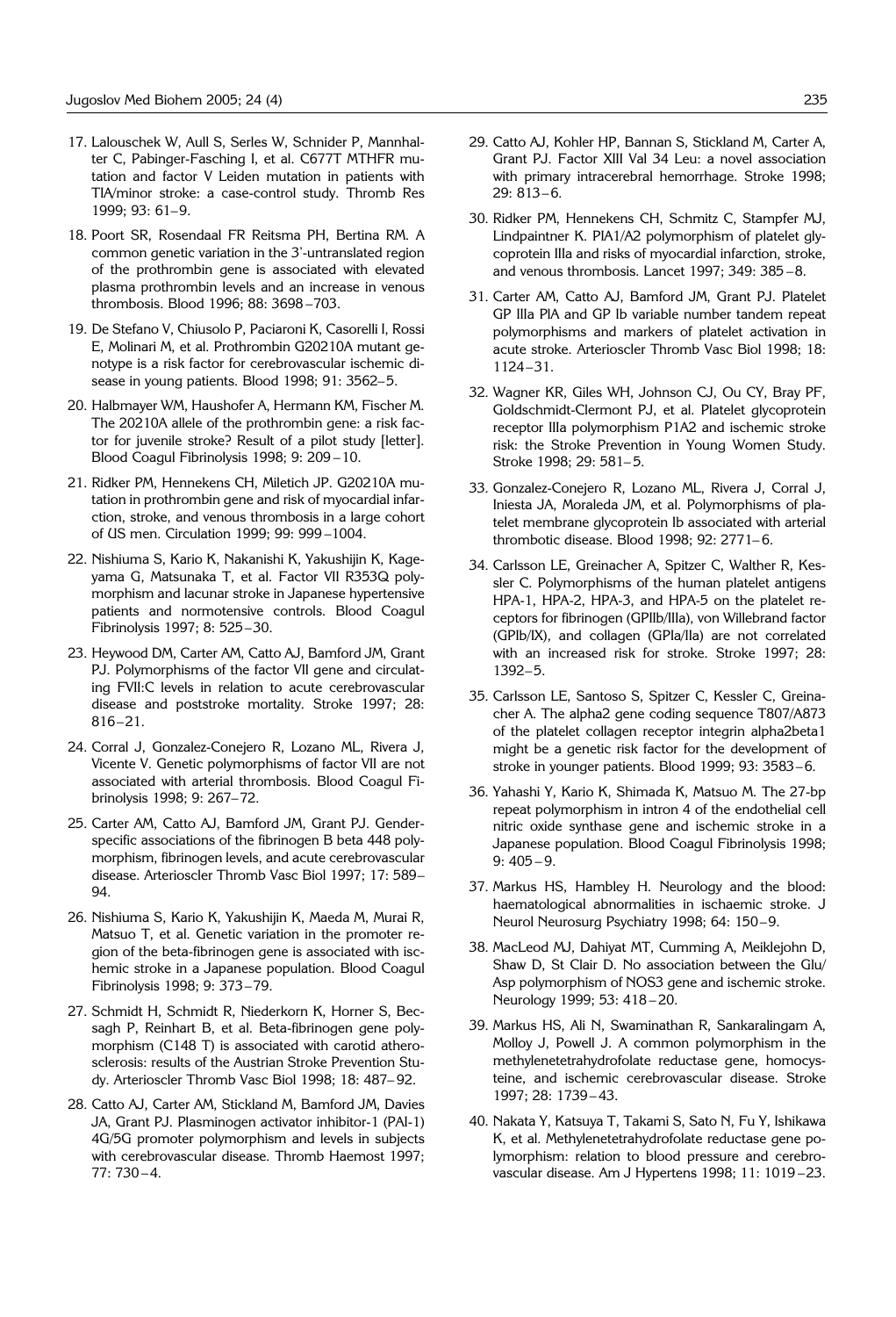- 41. Reuner KH, Ruf A, Kaps M, Druschky KF, Patscheke H. The mutation C677?T in the methylene tetrahydrofolate reductase gene and stroke. Thromb Haemost 1998; 79: 450 –1.
- 42. Kostulas K, Crisby M, Huang WX, Lannfelt L, Hagenfeldt L, Eggertsen G, et al. A methylenetetrahydrofolate reductase gene polymorphism in ischaemic stroke and in carotid artery stenosis. Eur J Clin Invest 1998; 28: 285–9.
- 43. Morita H, Kurihara H, Tsubaki S, Sugiyama T, Hamada C, Kurihara Y, Shindo T, Oh-hashi Y, Kitamura K, Yazaki Y.Methylenetetrahydrofolate reductase gene polymorphism and ischemic stroke in Japanese. Arterioscler Thromb Vasc Biol 1998; 18: 1465 –9.
- 44. Salooja N, Catto A, Carter A, Tudenham EG, Grant PJ. Methylenetetrahydrofolate reductase C677T genotype and stroke. Clin Lab Haematol 1998; 20: 357–61.
- 45. Harmon DL, Doyle RM, Meleady R, Doyle M, Shields DC, Barry R, et al. Genetic analysis of the thermolabile variant of 5, 10-methylenetetrahydrofolate reductase as a risk factor for ischemic stroke. Arterioscler Thromb Vasc Biol 1999; 19: 208–11.
- 46. Kristensen B, Malm J, Nilsson TK, Hultdin J, Carlberg B, Dahlen G, et al. Hyperhomocysteinemia and hypofibrinolysis in young adults with ischemic stroke. Stroke 1999; 30: 974– 80.
- 47. Lalouschek W, Aull S, Serles W, Schnider P, Mannhalter C, Lang T, et al. Genetic and nongenetic factors influencing plasma homocysteine levels in patients with ischemic cerebrovascular disease and in healthy control subjects. J Lab Clin Med 1999; 133: 575– 82.
- 48. Margaglione M, D'Andrea G, Giuliani N, Brancaccio V, De Lucia D, Grandone E, et al. Inherited prothrombotic conditions and premature ischemic stroke: sex difference in the association with factor V Leiden. Arterioscler Thromb Vasc Biol 1999; 19: 1751– 6.
- 49. Notsu Y, Nabika T, Park HY, Masuda J, Kobayashi S. Evaluation of genetic risk factors for silent brain infarction. Stroke 1999; 30: 1881–6.
- 50. Press RD, Beamer N, Evans A, DeLoughery TG, Coull BM. Role of a common mutation in the homocysteine regulatory enzyme methylenetetrahydrofolate reductase in ischemic stroke. Diagn Mol Pathol 1999; 8:  $54 - 8.$
- 51. Eikelboom JW, Hankey GJ, Anand SS, Lofthouse E, Staples N, Baker RI. Association between high homocyst(e)ine and ischemic stroke due to large- and smallartery disease but not other etiologic subtypes of ischemic stroke. Stroke 2000; 31: 1069 –75.
- 52. Voetsch B, Damasceno BP, Camargo EC, Massaro A, Bacheschi LA, Scaff M, et al. Inherited thrombophilia as a risk factor for the development of ischemic stroke in young adults. Thromb Haemost 2000; 83: 229–33.
- 53. Yoo JH, Choi GD, Kang SS. Pathogenicity of thermolabile methylenetetrahydrofolate reductase for vascular

dementia. Arterioscler Thromb Vasc Biol 2000; 20: 1921–5.

- 54. Zheng YZ, Tong J, Do XP, Pu XQ, Zhou BT. Prevalence of methylenetetrahydrofolate reductase C677T and its association with arterial and venous thrombosis in the Chinese population. Br J Haematol 2000; 109: 870 – 4.
- 55. Lopaciuk S, Bykowska K, Kwiecinski H, Mickielewicz A, Czlonkowska A, Mendel T, et al. Factor V Leiden, prothrombin gene G20210A variant, and methylenetetrahydrofolate reductase C677T genotype in young adults with ischemic stroke. Clin Appl Thromb Hemost 2001; 7: 346–50.
- 56. Topić E, Timundić AM, Štefanović M, Demarin V, Vuković V, Lovrenčić-Huzjan A, et al. Polymorphism of apoprotein E (APOE), methylenetetrahydrofolate reductase (MTHFR) and paraoxonase (PON1) genes in patients with cerebrovascular disease. Clin Chem Lab Med 2001; 39: 346–50.
- 57. Wu Y, Tomon M, Sumino K. Methylenetetrahydrofolate reductase gene polymorphism and ischemic stroke: sex difference in Japanese. Kobe J Med Sci 2001; 47: 255–62.
- 58. Zhang G, Dai C. Gene polymorphisms of homocysteine metabolism-related enzymes in Chinese patients with occlusive coronary artery or cerebral vascular diseases. Thromb Res 2001; 104: 187– 95.
- 59. Grossmann R, Geisen U, Merati G, Mullges W, Schambeck CM, Walter U, et al. Genetic risk factors in young adults with 'cryptogenic' ischemic cerebrovascular disease. Blood Coagul Fibrinol 2002; 13: 583–90.
- 60. McIlroy SP, Dynan KB, Lawson JT, Patterson CC, Passmore AP. Moderately elevated plasma homocysteine, methylenetetrahydrofolate reductase genotype, and risk for stroke, vascular dementia, and Alzheimer disease in Northern Ireland. Stroke 2002; 33: 2351– 6.
- 61. Pezzini A, Del Zotto E, Archetti S, Negrini R, Bani P, Albertini A, Grassi M, Assanelli D, Gasparotti R, Vignolo LA, Magoni M, Padovani A. Plasma homocysteine concentration, C677T MTHFR genotype, and 844ins68bp CBS genotype in young adults with spontaneous cervical artery dissection and atherothrombotic stroke. Stroke 2002; 33: 664 –9.
- 62. Yingdong Z, Zhigang Z; Yang L. Association of plasma homocysteine level and N5, N10 methylenetetrahydrofolate reductase gene polymorphism with cerebral infarction. Chin Med Sci J 2002; 17: 231– 5.
- 63. Choi BO, Kim NK, Kim SH, Kang MS, Lee S, Ahn JY, et al. Homozygous C677T mutation in the MTHFR gene as an independent risk factor for multiple smallartery occlusions. Thromb Res 2003; 111: 39– 44.
- 64. Pezzini A, Del Zotto E, Magoni M, Costa A, Archetti S, Grassi M, Akkawi NM, Albertini A, Assanelli D, Vignolo LA, Padovani A. Inherited thrombophilic disorders in young adults with ischemic stroke and patent foramen ovale. Stroke 2003; 34: 28–33.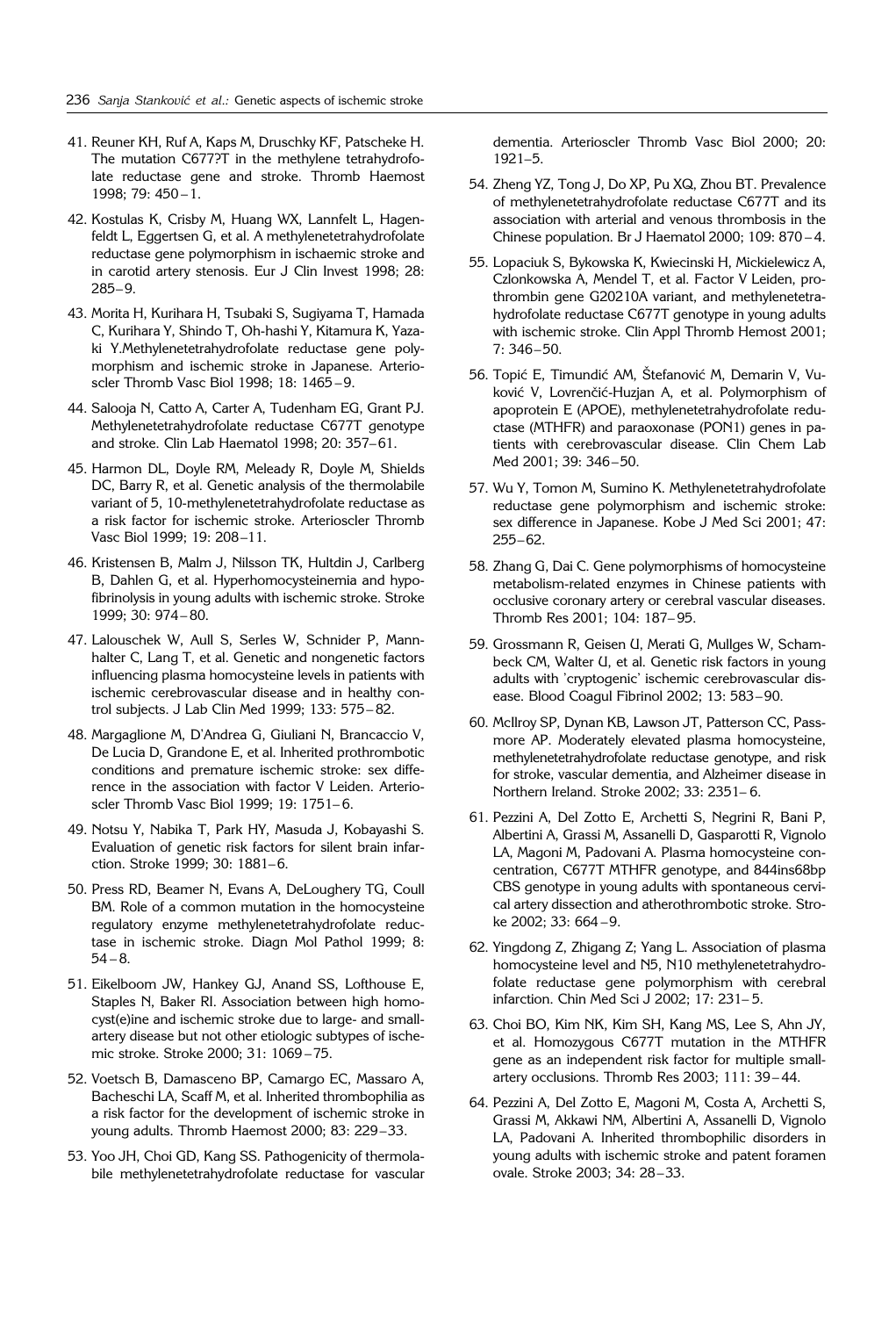- 65. Szolnoki Z, Somogyvari F, Kondacs A, Szabo M, Fodor L, Bene J, et al. Evaluation of the modifying effects of unfavourable genotypes on classical clinical risk factors for ischaemic stroke. J Neurol Neurosurg Psychiatry 2003; 74: 1615–20.
- 66. Mahieux F, Bailleul S, Fenelon R, Couderc R, Laruelle P, Gunel M. Prevalence of apolipoprotein E phenotypes in patients with acute ischemic stroke. Stroke 1990; 21:  $I - 115.$
- 67. Pedro-Botet J, Senti M, Nogues X, Rubies-Prat J, Roquer J, D'Olhaberriague L, et al. Lipoprotein and apolipoprotein profile in men with ischemic stroke: Role of Lipoprotein (a), triglyceride-rich lipoproteins, and apolipoprotein E polymorphism. Stroke 1992; 23: 1556 – 62.
- 68. Couderc R, Mahieux F, Bailleul S, Fenelon G, Mary R, Fermanian J. Prevalence of apolipoprotein E phenotypes in ischemic cerebrovascular disease: a case-control study. Stroke 1993; 24: 661 4.
- 69. Coria F, Rubio I, Nunez E, Sempere AP, SantaEngarcia N, Bayon C, Cuadrado N. Apolipoprotein E variants in ischemic stroke. Stroke 1995; 26: 2375–6.
- 70. De Andrade M, Thandi I, Brown S, Gotto A Jr, Patsch W, Boerwinkle E. Relationship of the apolipoprotein E polymorphism with carotid artery atherosclerosis. Am J Hum Genet 1995; 56: 1379 –90.
- 71. Kuusisto J, Mykkanen L, Kervinen K, Kesaniemi YA, Laakso M. Apolipoprotein E4 phenotype is not an important risk factor for coronary heart disease or stroke in elderly subjects. Arterioscler Thromb Vasc Biol 1995; 15: 1280 –6.
- 72. Basun H, Corder EH, Guo Z, Lannfelt L, Corder LS, Manton KG, et al. Apolipoprotein E polymorphism and stroke in a population sample aged 75 years or more. Stroke 1996; 27: 1310 –5.
- 73. Hachinski V, Graffagnino C, Beaudry M, Bernier G, Buck C, Donner A, et al. Lipids and stroke: a paradox resolved. Arch Neurol 1996; 53: 303–8.
- 74. Terry JG, Howard G, Mercuri M, Bond MG, Crouse JR 3rd. Apolipoprotein E polymorphism is associated with segment-specific extracranial carotid artery intimamedia thickening. Stroke 1996; 27: 1755–9.
- 75. Ferrucci L, Guralnik JM, Pahor M, Harris T, Corti MC, Hyman BT, et al. Apolipoprotein E 2 allele and risk of stroke in the older population. Stroke 1997; 28: 2410–6.
- 76. Kessler C, Spitzer C, Stauske D, Mende S, Stadlmuller J, Walther R, et al. The apolipoprotein E and P-fibrinogen G/A-455 gene polymorphisms are associated with ischemic stroke involving large-vessel disease. Arterioscler Thromb Vasc Biol 1997; 17: 2880 –4.
- 77. Nakata Y, Katsuya T, Rakugi H, Takami S, Sato N, Kamide K, et al. Polymorphism of angiotensin converting enzyme, angiotensinogen, and apolipoprotein E genes in a Japanese population with cerebrovascular disease. Am J Hypertens 1997; 10: 1391–5.
- 78. Schmidt R, Schmidt H, Fazekas F, Schumacher M, Niederkorn K, Kapeller P, et al. Apolipoprotein E polymorphism and silent microangiopathy-related cerebral damage. Results of the Austrian Stroke Prevention Study. Stroke 1997; 28: 951–6.
- 79. Ji Y, Urakami K, Adachi Y, Maeda M, Isoe K, Nakashima K. Apolipoprotein E polymorphism in patients with Alzheimer's disease, vascular dementia and ischemic cerebrovascular disease. Dement Geriatr Cogn Disord 1998; 9 (5): 243 –5.
- 80. Margaglione M, Seripa D, Gravina C, Grandone E, Vecchione G, Cappucci G, et al. Prevalence of apolipoprotein E alleles in healthy subjects and survivors of ischemic stroke: an Italian case-control study. Stroke 1998; 29: 399–403.
- 81. McCarron MO, Muir KW, Weir CJ, Dyker AG, Bone I, Nicoll JA, et al. The apolipoprotein E epsilon4 allele and outcome in cerebrovascular disease. Stroke 1998; 29: 1882–7.
- 82. Peng DQ, Zhao SP, Wang JL. Lipoprotein (a), and apolipoprotein E 4 as independent risk factors for ischemic stroke. J Cardiovasc Risk 1999; 6: 1–6.
- 83. McCarron MO, Delong D, Alberts MJ. ApoE genotype as a risk factor for ischemic cerebrovascular disease: a meta-analysis. Neurology 1999; 12: 53 (6): 1308 –11.
- 84. Catto AJ, McCormack LJ, Mansfield MW, Carter AM, Bamford JM, Robinson P, et al. Apolipoprotein E polymorphism in cerebrovascular disease. Acta Neurol Scand 2000; 101: 399– 404.
- 85. Kokubo Y, Chowdhury AH, Date C, Yokoyama T, Sobue H, Tanaka H. Age-dependent association of apolipoprotein E genotypes with stroke subtypes in a Japanese rural population. Stroke 2000; 31: 1299 –1306.
- 86. Chowdhury AH, Yokoyama T, Kokubo Y, Zaman MM, Haque A, Tanaka H. Apolipoprotein E genetic polymorphism and stroke subtypes in a Bangladeshi hospital-based study. J Epidemiol 2001; 11 (3): 131– 8.
- 87. Frikke-Schmidt R, Nordestgaard BG, Thudium D, Gronholdt MLM, Tybjaerg-Hansen A. ApoE genotype predicts AD and other dementia but not ischemic cerebrovascular disease. Neurology 2001; 56: 194–200.
- 88. MacLeod MJ, De Lange RP, Breen G, Meiklejohn D, Lemmon H, Clair DS. Lack of association between apolipoprotein E genoype and ischaemic stroke in a Scottish population. Eur J Clin Invest 2001; 31 (7): 570 –3.
- 89. Serteser M, Viskikis S, Ozben T, Herbeth B, Balkan S, Siest G. Lipid profile and apolipoprotein E genotyping in stroke: a case-control study. Neuroscience-Net 2001; 3, article 10015.
- 90. Slooter AJC, Bots ML, Havekes LM, del Sol AI, Cruts M, Grobbee DE, et al. Apolipoprotein E and carotid artery atherosclerosis: The Rotterdam study. Stroke 2001; 32: 1947–52.
- 91. Topi€E, Šimundić AM, Štefanović M, Demarin V, Vuković V, Lovrenčić-Huzjan A, et al. Polymorphism of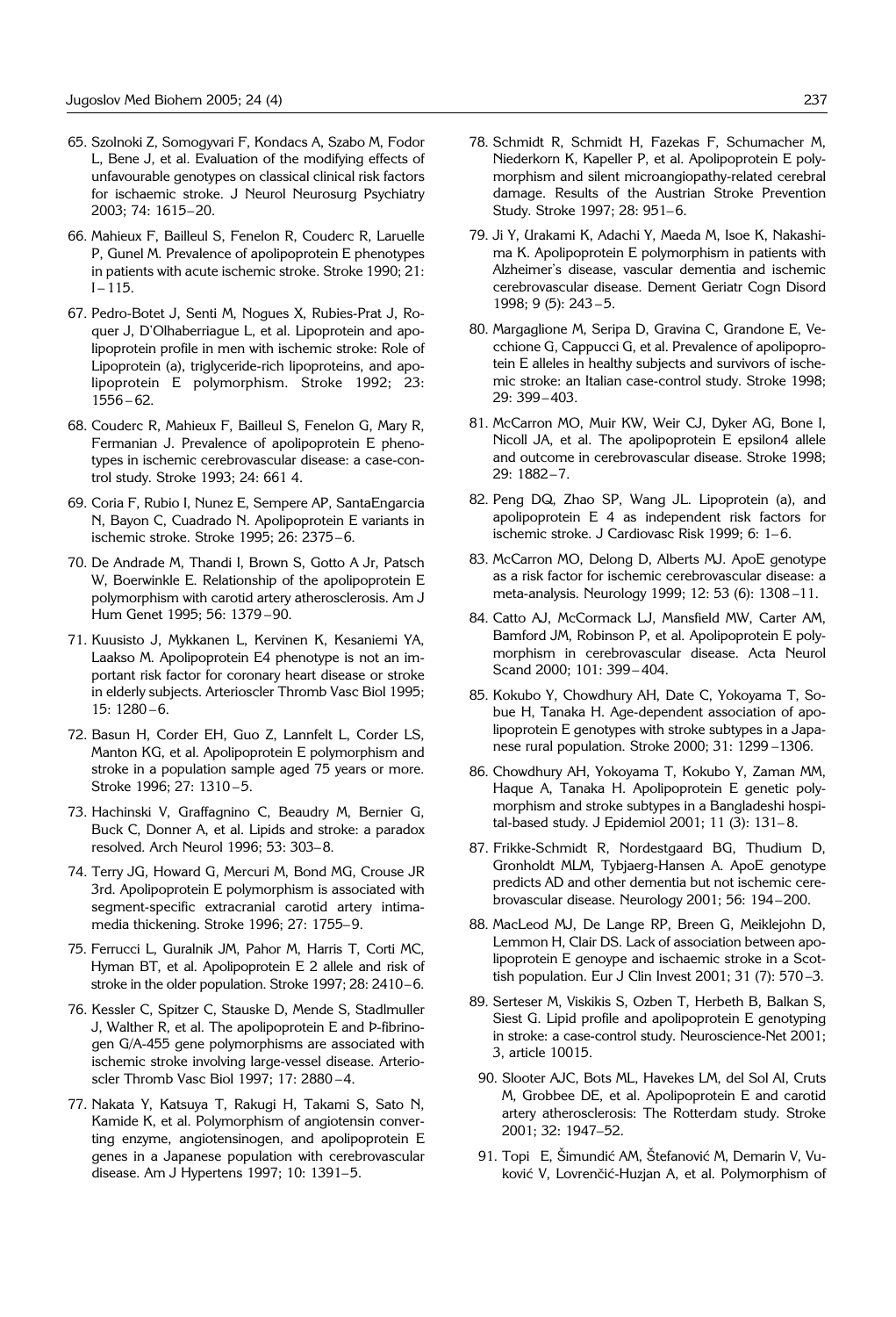apoprotein E (apoE), methylenetetrahydrofolte reductase (MTHFR) and paraoxonase (PON1) genes in patients with cerebrovascular disease. Clin Chem Lab Med 2001; 39 (4): 346–50.

- 92. Luthra K, Prasad K, Kumar P, Dwivedi M, Pandey RM, Das N. Apolipoprotein E gene polymorphism in cerebrovascular disease: a case-control study. Clin Genet 2002; 62 (1): 39–44.
- 93. Szolnoki Z, Somogyvari F, Kondacs A, Szabo M, Fodor L. Evaluation of the interactions of common genetic mutations in stroke subtypes. J Neurol 2002; 249: 1391–7.
- 94. Souza DRS, Campos BF, de Arruda EF, Yamamoto LJ, Trinidane DM, Tognola WA. Influence of the polymorphism of apolipoprotein E in cerebral vascular disease. Arq Neuropsiquiatr 2003; 61: 7–13.
- 95. Jin ZQ, Fan YS, Ding J, Chen M, Fan W, Zhang GJ, et al. Association of apolipoprotein E 4 polymorphism with cerebral infarction in Chinese Han population. Acta Pharmacol Sin 2004; 25 (3): 352–6.
- 96. Pezzini A, Grassi M, Zotto ED, Bazzoli E, Archetti S, Assanelli D, et al. Synergistic effect of apolipoprotein E polymorphisms and cigarette smoking on risk of ischemic stroke in young adults. Stroke 2004; 35: 438–42.
- 97. Patsch W, Sharrett AR, Chen IY, Lin-Lee YC, Brown SA, Gotto AM Jr, et al. Associations of allelic differences at the A-I/C-III/A-IV gene cluster with carotid artery intima-media thickness and plasma lipid transport in hypercholesterolemic-hypertriglyceridemic humans. Arterioscler Thromb 1994; 14: 874–83.
- 98. Huang P, Kostulas K, Huang WX, Crisby M, Kostulas V, Hillert J. Lipoprotein lipase gene polymorphisms in ischaemic stroke and carotid stenosis. Eur J Clin Invest 1997; 27: 740–2.
- 99. Sharma P, Carter ND, Barley J, Brown MM. Molecular approach to assessing the genetic risk of cerebral infarction: deletion polymorphism in the gene encoding angiotensin 1-converting enzyme. J Hum Hypertens 1994; 8: 645– 8.
- 100. Markus HS, Barley J, Lunt R, Bland M, Jeffery S, Carter ND, et al. Angiotensin-converting enzyme gene deletion polymorphism: a new risk factor for lacunar stroke but not carotid atheroma. Stroke 1995; 26: 1329 –33.
- 101. Ueda S, Weir CJ, Inglis GC, Murray GD, Muir KW, Lees KR. Lack of association between angiotensin converting enzyme gene insertion/deletion polymorphism and stroke. J Hypertens 1995; 13: 1597–1601.
- 102. Castellano M, Muiesan ML, Rizzoni D, Beschi M, Pasini G, Cinelli A, Salvetti M, Porteri E, Bettoni G, Kreutz R, Lindpaintner K, Rosei EA. Angiotensin-converting enzyme I/D polymorphism and arterial wall thickness in a general population. The Vobarno Study. Circulation 1995; 91: 2721–24.
- 103. Dessi-Fulgheri P, Catalini R, Sarzani R, Sturbini S, Siragusa N, Guazzarotti F, et al. Angiotensin converting enzyme gene polymorphism and carotid atherosclerosis in a low-risk population. J Hypertens. 1995; 13: 1593–6.
- 104. Catto A, Carter AM, Barrett JH, Stickland M, Bamford J, Davies JA, et al. Angiotensin-converting enzyme insertion/deletion polymorphism and cerebrovascular disease. Stroke 1996; 27: 435–40.
- 105. Pullicino P, Kwen PL, Greenberg S, Becker AL, Glenister N. Angiotensin-converting enzyme gene and lacunar stroke letter. Stroke 1996; 27: 569 –70.
- 106. Margaglione M, Celentano E, Grandone E, Vecchione G, Cappucci G, Giuliani N, Colaizzo D, Panico S, Mancini FP, Di Minno G. Deletion polymorphism in the angiotensin-converting enzyme gene in patients with a history of ischemic stroke. Arterioscler Thromb Vasc Biol 1996; 16: 304–9.
- 107. Kario K, Kanai N, Saito K, Nago N, Matsuo T, Shimada K. Ischemic stroke and the gene for angiotensinconverting enzyme in Japanese hypertensives. Circulation 1996; 93: 1630–3.
- 108. Hosoi M, Nishizawa Y, Kogawa K, Kawasaki T, Konishi T, Maekawa K, et al. Angiotensin-converting enzyme gene polymorphism is associated with carotid arterial wall thickness in non-insulin-dependent diabetic patients. Circulation. 1996; 94: 704–7.
- 109. Sertić J, Hebrang D, Janus D, Salzer B, Nikšić M, Čvorišćec D, et al. Association between deletion polymorphism of the angiotensin-converting enzyme gene and cerebral atherosclerosis. Eur J Clin Chem Clin Biochem 1996; 34: 301– 4.
- 110. Doi Y, Yoshinari M, Yoshizumi H, Ibayashi S, Wakisaka M, Fujishima M. Polymorphism of the angiotensinconverting enzyme (ACE) gene in patients with trombotic brain infarction. Atherosclerosis 1997; 132: 145 –50.
- 111. Watanabe Y, Ishigami T, Kawano Y, Umahara T, Nakamori A, Mizushima S, et al. Angiotensin-converting enzyme gene I/D polymorphism and carotid plaques in Japanese. Hypertension 1997; 30: 569 –73.
- 112. Agerholm-Larsen B, TybjŒrg-Hansen A, Frikke-Schmidt R, Grønholdt M-LM, Jensen G, Nordestgaard BG. ACE gene polymorphism as a risk factor for ischemic cerebrovascular disease. Ann Intern Med 1997; 127: 346–55.
- 113. Sharma P. Meta-analysis of the ACE gene in ischaemic stroke. J Neurol Neurosurg Psychiatry 1998; 64: 227–30.
- 114. Molyaka IuK, Petruk SV, Kirianov SA, Dzhibladze DN, Chechetkin AO, Scherbatykh TV, et al. Association study of polymorphism in the gene of angiotensinconverting enzyme in ischemic stroke. Zh Nevrol Psikhiatr Im S S Korsakova. 1998; 98 (6): 35 –7.